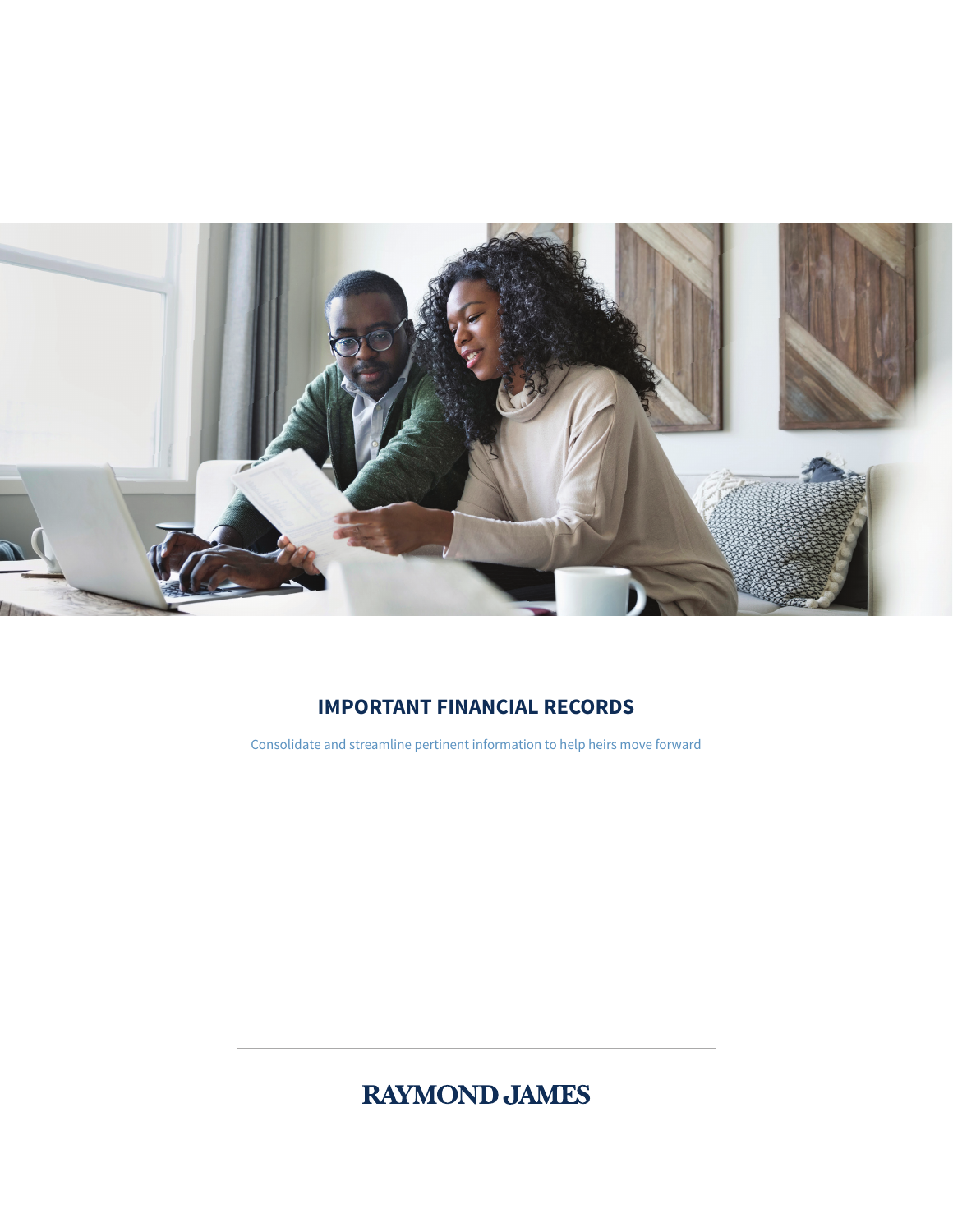#### TABLE OF CONTENTS

| Last will and testament, related codicils3 |
|--------------------------------------------|
|                                            |
|                                            |
|                                            |
|                                            |
|                                            |
|                                            |
|                                            |
|                                            |
|                                            |
|                                            |
|                                            |
|                                            |
|                                            |
|                                            |
|                                            |
|                                            |
|                                            |
|                                            |

#### POWERFUL PLANNING

Planning early and well can shape not only your financial plan, but your life plan. We believe in the power of sophisticated planning, and in getting – and remaining – organized to ensure your estate wishes are carried out.

This financial records organizer enables you to track your important documents and the professionals who are most knowledgeable about each. Your professional advisors likely maintain similar information for you, but this organizer serves as backup, if and when you need it. Take some time each year to update this information, especially following a major life event, and be sure to keep this document in a protected place.

As you complete the sections within, speak with your advisor and other planning professionals about any concerns or questions that arise. Comprehensive estate planning is an intricate and constantly evolving process – one you can work through and tailor to your needs with the help of the knowledgeable professionals in your life.

This record is for organizational purposes only. No disclosure of actual financial position is made herein. The law of this state is controlling with respect to many aspects of wills, marriage, divorce, care/custody of minor children and estate taxation.

## **Take some time each year to update this information,** especially following a major life event

| The financial affairs record of <b>contract the contract of the contract of the contract of the contract of the contract of the contract of the contract of the contract of the contract of the contract of the contract of the </b> |  |  |
|--------------------------------------------------------------------------------------------------------------------------------------------------------------------------------------------------------------------------------------|--|--|
|                                                                                                                                                                                                                                      |  |  |
|                                                                                                                                                                                                                                      |  |  |
|                                                                                                                                                                                                                                      |  |  |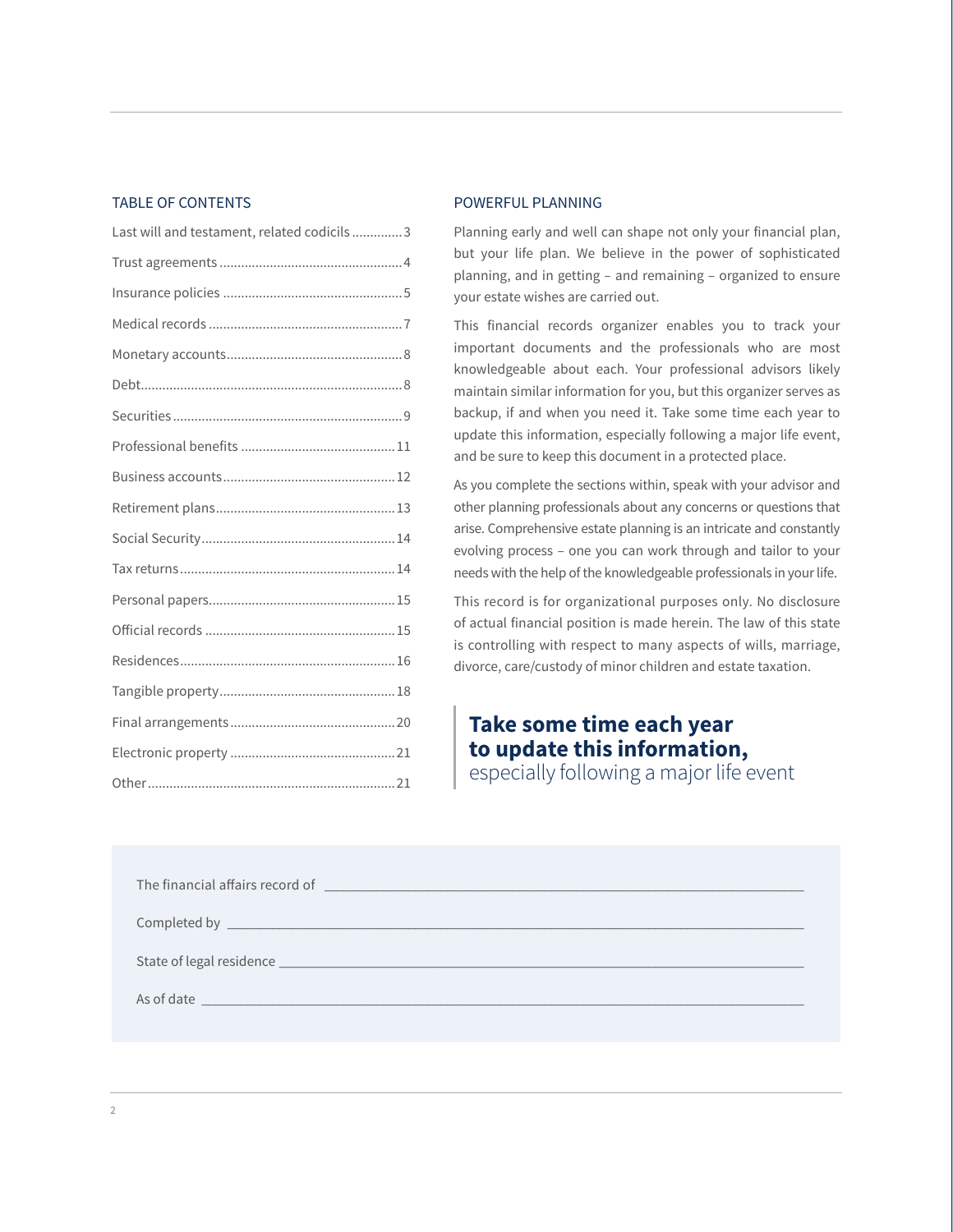#### MY PROFESSIONAL TEAM

#### LAST WILL AND TESTAMENT, RELATED CODICILS

Drafting a will and recording its pertinent information here will help ensure your estate is distributed according to your wishes when the time comes. Without a will, your heirs will inherit according to current law, and the court will appoint administrators and guardians as necessary - potentially adding time and costs to the process.

If you don't have a will,

a specialized attorney<br>can offer specific advice regarding your situation

|                                      | My original will can be found at electron and the state of the state of the state of the state of the state of                                                        |  |
|--------------------------------------|-----------------------------------------------------------------------------------------------------------------------------------------------------------------------|--|
| My will names the following:         | <u>. In the second second second second second second second second second second second second second second second</u>                                              |  |
|                                      |                                                                                                                                                                       |  |
|                                      | <u> 1999 - Johann John Stoff, amerikan besteckte besteckte besteckte besteckte besteckte besteckte besteckte best</u>                                                 |  |
|                                      | ,我们也不会有什么?""我们的人,我们也不会有什么?""我们的人,我们也不会有什么?""我们的人,我们也不会有什么?""我们的人,我们也不会有什么?""我们的人<br>,我们也不能会有什么?""我们的人,我们也不能会有什么?""我们的人,我们也不能会有什么?""我们的人,我们也不能会有什么?""我们的人,我们也不能会有什么?"" |  |
| The attorney who drafted my will is: | <u> 1990 - Johann John Stoff, amerikan bestein besteht aus dem Berlingen aus dem Berlingen aus der Berlingen aus</u>                                                  |  |
|                                      |                                                                                                                                                                       |  |
|                                      |                                                                                                                                                                       |  |
|                                      |                                                                                                                                                                       |  |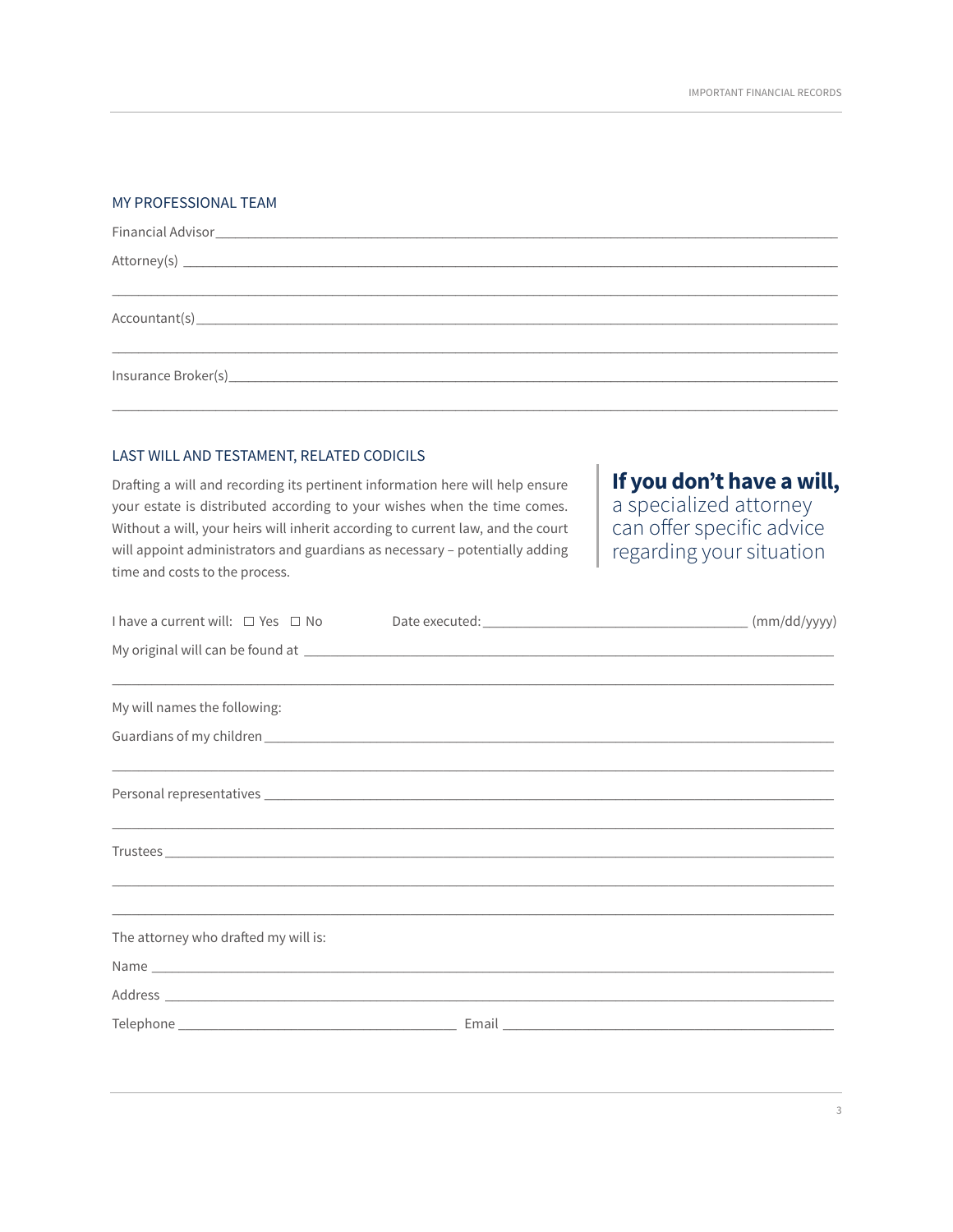#### TRUST AGREEMENTS

A trust provides for the care of your dependents when you no longer can. Ask your financial advisor if this planning vehicle is right for your family, particularly if you have complicated family relationships, blended families, special needs situations or educational and philanthropic goals. If deemed appropriate, there are several trust options available to meet your needs.

### To learn more about the ins and outs of trusts, visit **raymondjames.com/trust**

| ,我们也不会有什么。""我们的人,我们也不会有什么?""我们的人,我们也不会有什么?""我们的人,我们也不会有什么?""我们的人,我们也不会有什么?""我们的人                                      |  |  |
|-----------------------------------------------------------------------------------------------------------------------|--|--|
|                                                                                                                       |  |  |
|                                                                                                                       |  |  |
|                                                                                                                       |  |  |
| ,我们也不会有什么。""我们的人,我们也不会有什么?""我们的人,我们也不会有什么?""我们的人,我们也不会有什么?""我们的人,我们也不会有什么?""我们的人                                      |  |  |
|                                                                                                                       |  |  |
| ,我们也不会有什么。""我们的人,我们也不会有什么?""我们的人,我们也不会有什么?""我们的人,我们也不会有什么?""我们的人,我们也不会有什么?""我们的人                                      |  |  |
|                                                                                                                       |  |  |
| <u> 1989 - Johann Harry Harry Harry Harry Harry Harry Harry Harry Harry Harry Harry Harry Harry Harry Harry Harry</u> |  |  |
|                                                                                                                       |  |  |
|                                                                                                                       |  |  |
| Upon my death, my heirs will benefit from trust funds established by [19] [20] [20] [20] [20] [20] [20] [20] [        |  |  |
| ,我们也不会有什么。""我们的人,我们也不会有什么?""我们的人,我们也不会有什么?""我们的人,我们也不会有什么?""我们的人,我们也不会有什么?""我们的人                                      |  |  |
|                                                                                                                       |  |  |
|                                                                                                                       |  |  |

### **Major life events**

trigger beneficiary designation updates. These events can include:

- ▶ Change in marital or health status
- ▶ Death or incapacity of spouse or a child
- ▶ Impending sale of family business
- ▶ Significant change in net worth
- ▶ Birth of children/grandchildren
- ▶ Nearing retirement
- ▶ Change in tax laws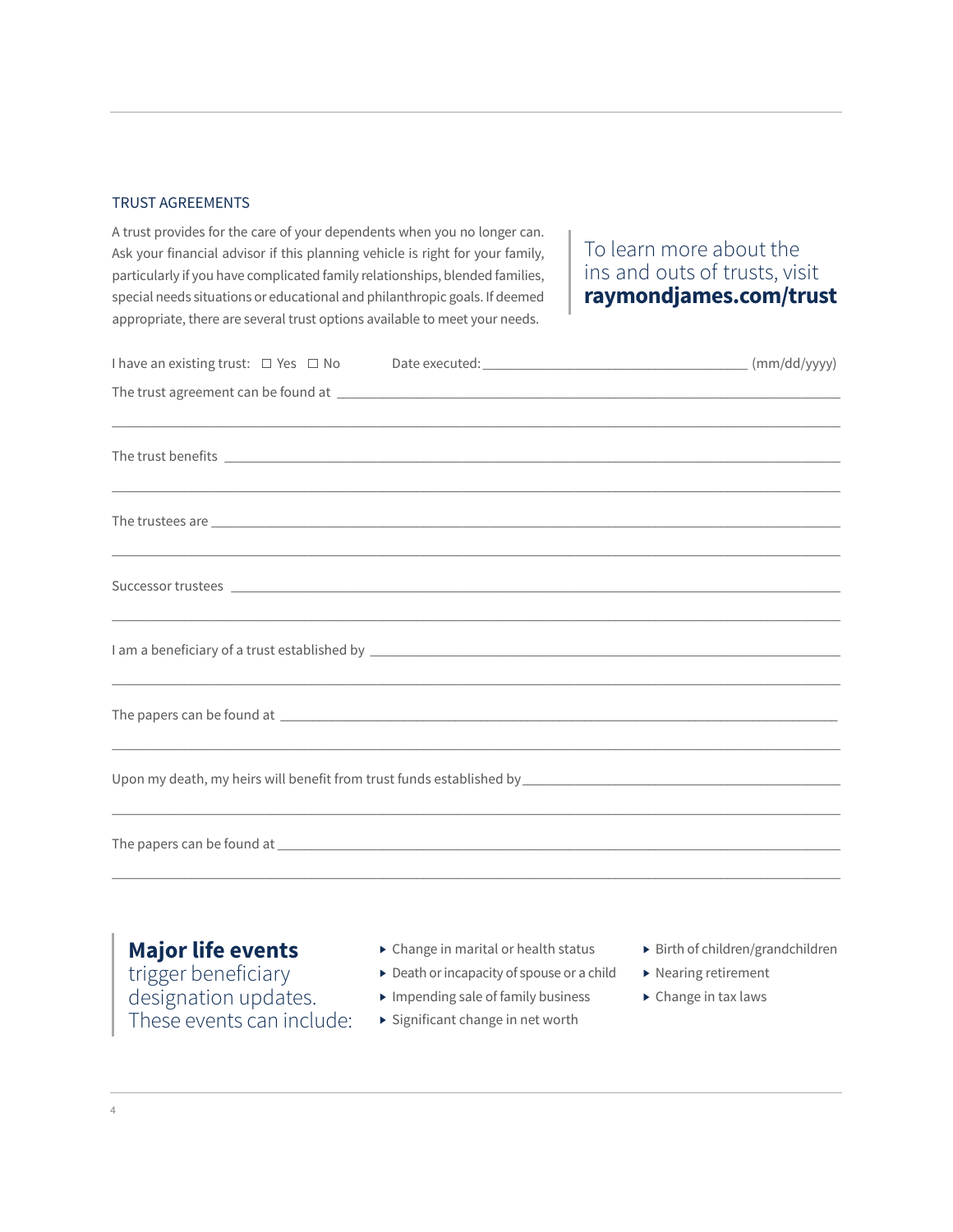#### **INSURANCE POLICIES**

| My general insurance broker is:                                        |       |
|------------------------------------------------------------------------|-------|
|                                                                        |       |
|                                                                        |       |
| Telephone<br><u> 1989 - John Stein, Amerikaansk politiker (* 1989)</u> | Email |

#### **LIFE INSURANCE**

Life insurance can provide an immediate source of cash for your family during an inherently difficult time. It's a good idea to preserve policies and premium receipts in a safe place. Copies of the policy numbers, issuing companies, beneficiaries, etc., should be given to your executor and placed in your safe deposit box.

Life insurance can provide an immediate source of cash for your family during<br>an inherently difficult time

Location of policies\_

The itemized list or audit can be found at \_

| <b>POLICIES OWNED BY ME</b>                                                                                                                                                                                                          |
|--------------------------------------------------------------------------------------------------------------------------------------------------------------------------------------------------------------------------------------|
| Insured person <u>example and the contract of the set of the set of the set of the set of the set of the set of the set of the set of the set of the set of the set of the set of the set of the set of the set of the set of th</u> |
|                                                                                                                                                                                                                                      |
|                                                                                                                                                                                                                                      |
|                                                                                                                                                                                                                                      |
| ,我们也不会有什么?""我们的人,我们也不会有什么?""我们的人,我们也不会有什么?""我们的人,我们也不会有什么?""我们的人,我们也不会有什么?""我们的人                                                                                                                                                     |
|                                                                                                                                                                                                                                      |
| POLICIES OWNED BY OTHERS ON MY LIFE                                                                                                                                                                                                  |
|                                                                                                                                                                                                                                      |
| Beneficiaries experience and the set of the set of the set of the set of the set of the set of the set of the set of the set of the set of the set of the set of the set of the set of the set of the set of the set of the se       |
| ,我们也不会有什么?""我们的人,我们也不会有什么?""我们的人,我们也不会有什么?""我们的人,我们也不会有什么?""我们的人,我们也不会有什么?""我们的人                                                                                                                                                     |
|                                                                                                                                                                                                                                      |
|                                                                                                                                                                                                                                      |
|                                                                                                                                                                                                                                      |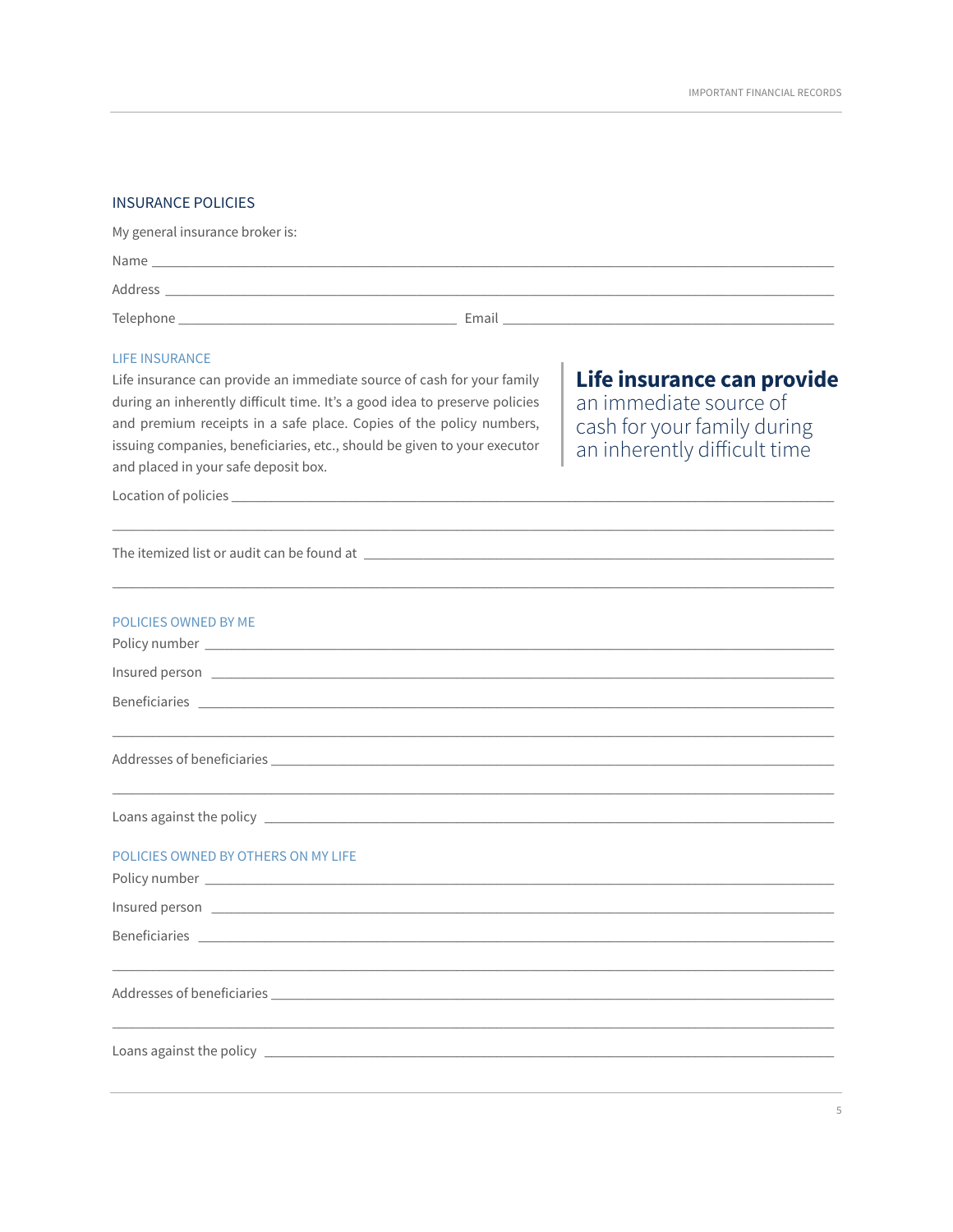|                                                         | Some or all of my life insurance policies contain extra disability benefits:                                                                                                                                                   |                                              |                        |
|---------------------------------------------------------|--------------------------------------------------------------------------------------------------------------------------------------------------------------------------------------------------------------------------------|----------------------------------------------|------------------------|
| $\Box$ Accidental death                                 | $\Box$ Health/medical                                                                                                                                                                                                          | $\Box$ Medicare supplement                   | $\Box$ Long-term care  |
|                                                         | The following papers are filed with the policies:                                                                                                                                                                              |                                              |                        |
| $\Box$ Premium receipts                                 | $\Box$ Dividend statements                                                                                                                                                                                                     | $\Box$ Settlement agreements                 | $\square$ Assignments  |
| <b>DISABILITY</b>                                       | Let your family know where these policies are located so they can make immediate claims if necessary.                                                                                                                          |                                              |                        |
| Contact information of agent is:                        |                                                                                                                                                                                                                                |                                              |                        |
|                                                         |                                                                                                                                                                                                                                |                                              |                        |
|                                                         |                                                                                                                                                                                                                                |                                              |                        |
|                                                         |                                                                                                                                                                                                                                |                                              |                        |
|                                                         | In addition to employer-provided benefits, I carry:                                                                                                                                                                            |                                              |                        |
| $\Box$ Accidental death                                 | $\Box$ Disability                                                                                                                                                                                                              | $\Box$ Health/medical $\Box$ Hospitalization |                        |
| $\Box$ Long-term care                                   | $\Box$ Medicare supplement $\Box$ Sickness                                                                                                                                                                                     |                                              | $\Box$ Other insurance |
|                                                         |                                                                                                                                                                                                                                |                                              |                        |
|                                                         |                                                                                                                                                                                                                                |                                              |                        |
| PERSONAL LIABILITY/UMBRELLA INSURANCE                   |                                                                                                                                                                                                                                |                                              |                        |
| <b>HEALTH INSURANCE</b>                                 |                                                                                                                                                                                                                                |                                              |                        |
|                                                         |                                                                                                                                                                                                                                |                                              |                        |
| <b>ANNUITIES</b><br>I own annuity contracts: □ Yes □ No |                                                                                                                                                                                                                                |                                              |                        |
|                                                         |                                                                                                                                                                                                                                |                                              |                        |
|                                                         |                                                                                                                                                                                                                                |                                              |                        |
|                                                         | The itemized list can be found at the state of the state of the state of the state of the state of the state of the state of the state of the state of the state of the state of the state of the state of the state of the st |                                              |                        |
|                                                         |                                                                                                                                                                                                                                |                                              |                        |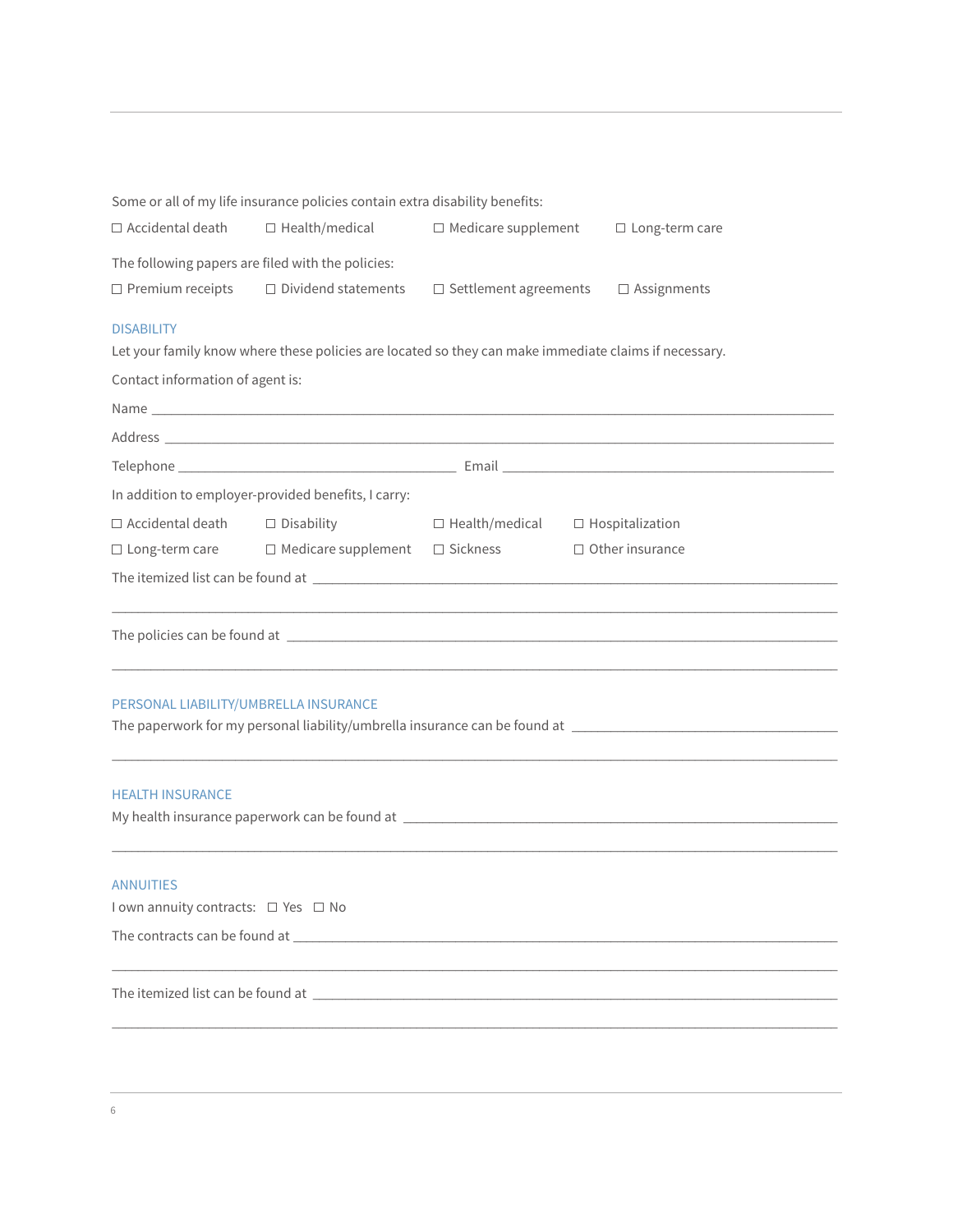#### MEDICAL RECORDS

It's important for your medical information to be accessible to those who will assist you if a medical issue should arise.

#### LIVING WILLS

Provide your attorney and doctor(s) with original copies of these documents.

# **A living will is also often called**

an advance healthcare directive, advance directive, medical directive or advance decision

| Contact information of attorney who drafted my living will is:                                       |  |
|------------------------------------------------------------------------------------------------------|--|
|                                                                                                      |  |
|                                                                                                      |  |
|                                                                                                      |  |
| DURABLE POWER OF ATTORNEY/HEALTHCARE SURROGATE OR PROXY                                              |  |
| The paperwork for my healthcare surrogate or proxy can be found at _________________________________ |  |
| PHYSICIAN ORDERS FOR LIFE-SUSTAINING TREATMENT (POLST)                                               |  |
|                                                                                                      |  |
| DO NOT RESUSCITATE (DNR) AND DO NOT INTUBATE (DNI) ORDERS                                            |  |
|                                                                                                      |  |
| <b>HIPAA FORM</b>                                                                                    |  |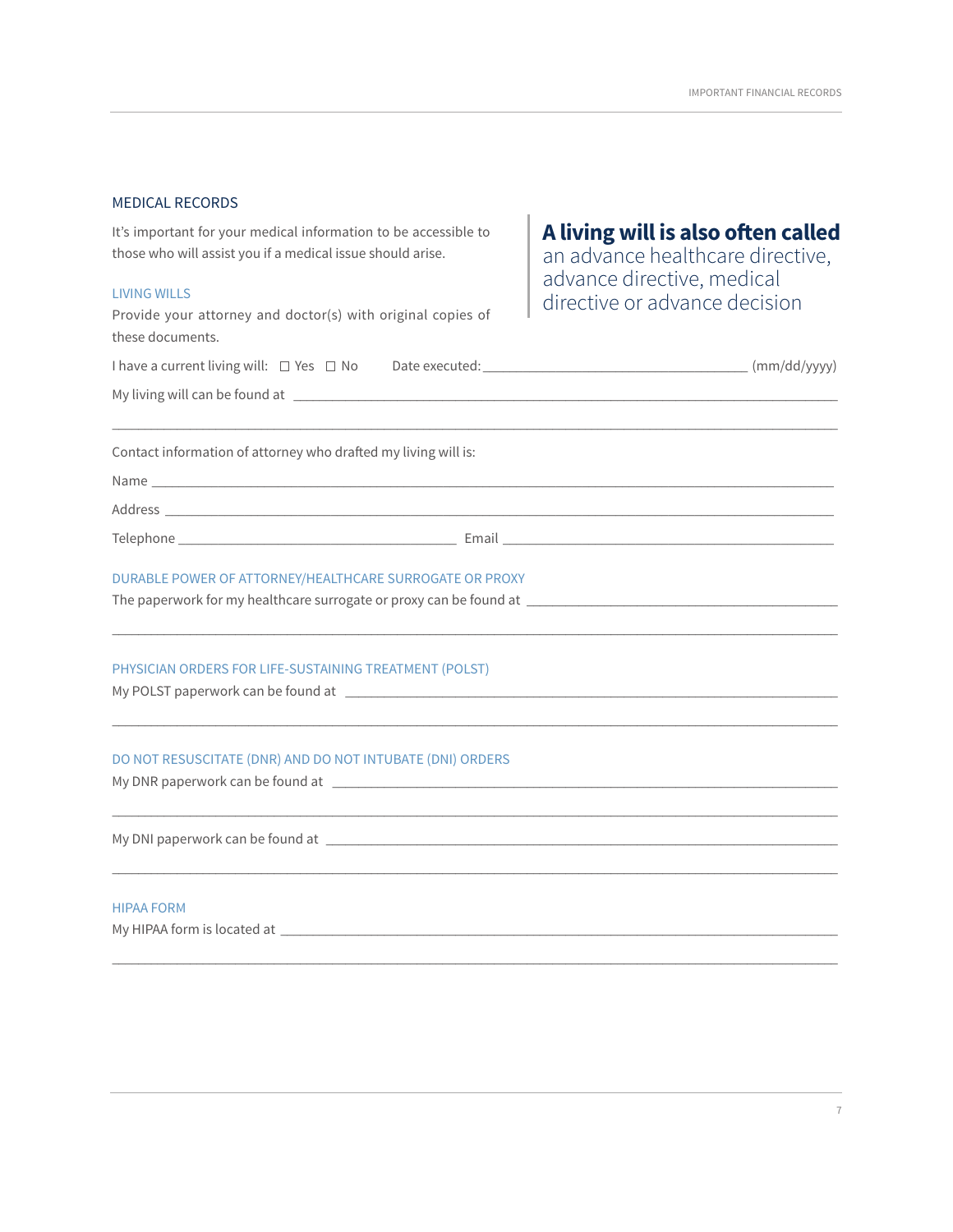#### MONETARY ACCOUNTS

Thousands of bank accounts go unclaimed each year because account holders failed to share the information with their families. Ensure yours isn't among them.

#### TYPE OF ACCOUNT

 $\,$  8  $\,$ 

# In 2015, only \$3.24 billion of<br>\$7.76 billion in unclaimed assets

Were reclaimed by the rightful owner

| Owner(s) <u>contains a series of the series of the series of the series of the series of the series of the series of the series of the series of the series of the series of the series of the series of the series of the serie</u> |
|--------------------------------------------------------------------------------------------------------------------------------------------------------------------------------------------------------------------------------------|
|                                                                                                                                                                                                                                      |
|                                                                                                                                                                                                                                      |
|                                                                                                                                                                                                                                      |
| Savings - Approximate value Later and Contract and Contract and Contract and Contract and Contract and Contract and                                                                                                                  |
|                                                                                                                                                                                                                                      |
|                                                                                                                                                                                                                                      |
|                                                                                                                                                                                                                                      |
|                                                                                                                                                                                                                                      |
|                                                                                                                                                                                                                                      |
| Other contact the contact of the contact of the contact of the contact of the contact of the contact of the contact of the contact of the contact of the contact of the contact of the contact of the contact of the contact o       |
|                                                                                                                                                                                                                                      |
| The following can sign checks on my behalf:                                                                                                                                                                                          |
|                                                                                                                                                                                                                                      |
|                                                                                                                                                                                                                                      |
|                                                                                                                                                                                                                                      |
| <b>DEBT</b>                                                                                                                                                                                                                          |
|                                                                                                                                                                                                                                      |
|                                                                                                                                                                                                                                      |
|                                                                                                                                                                                                                                      |
|                                                                                                                                                                                                                                      |
|                                                                                                                                                                                                                                      |
|                                                                                                                                                                                                                                      |
|                                                                                                                                                                                                                                      |
|                                                                                                                                                                                                                                      |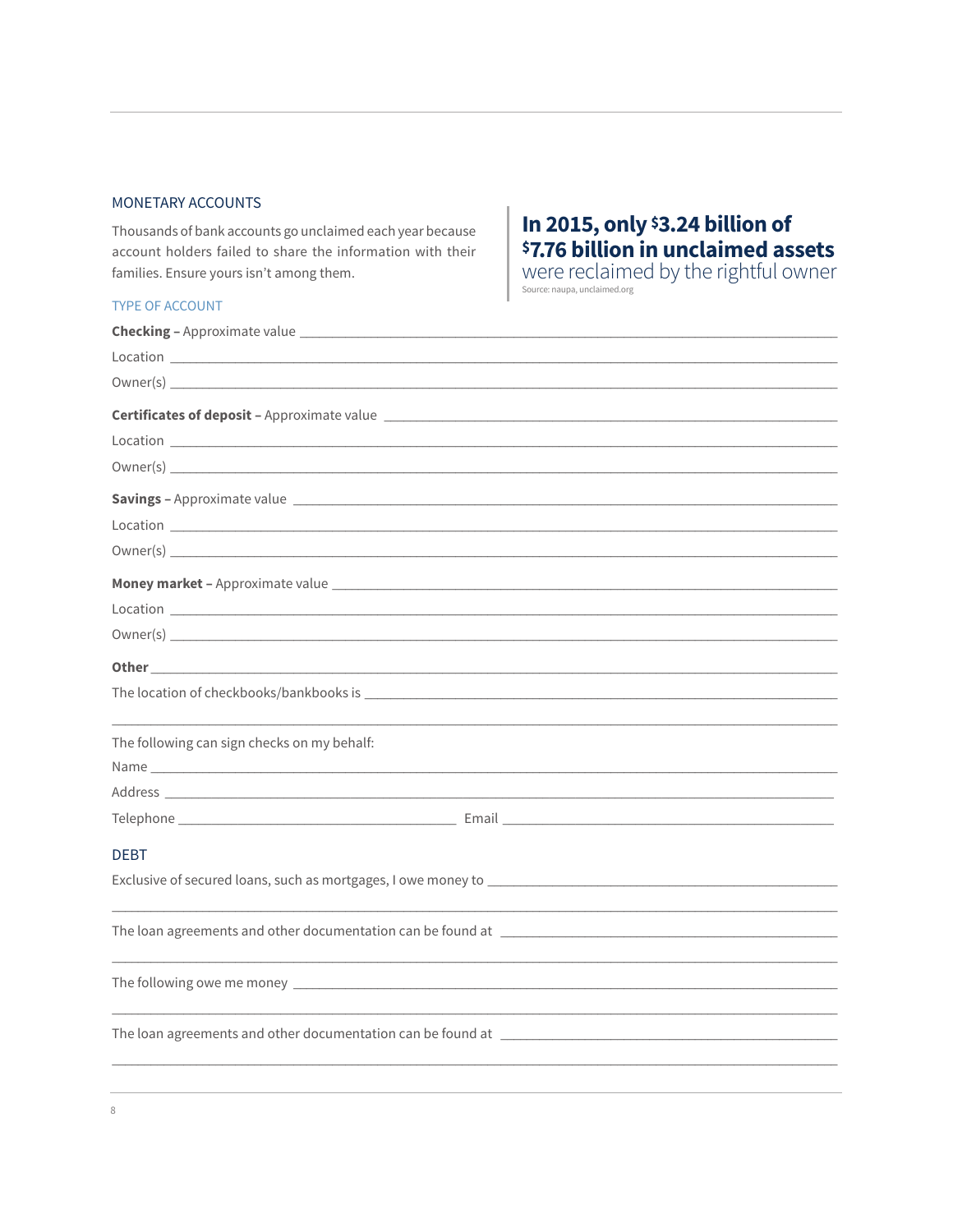#### **SECURITIES**

Valuable rights may be lost if the owners of stocks and bonds can't be located. Records of purchase, along with other documents, are also needed for tax purposes.

Contact information of my financial advisor is:

# **Records of security purchases,**<br>along with other documents,<br>are needed for tax purposes

| <b>SECURITIES OWNED</b>                                                                                                                                                                                                        |
|--------------------------------------------------------------------------------------------------------------------------------------------------------------------------------------------------------------------------------|
| <b>Brokerage</b>                                                                                                                                                                                                               |
|                                                                                                                                                                                                                                |
|                                                                                                                                                                                                                                |
|                                                                                                                                                                                                                                |
| Obtained by: $\Box$ Purchase $\Box$ Gift $\Box$ Inheritance $\Box$ Other                                                                                                                                                       |
| <b>Brokerage</b>                                                                                                                                                                                                               |
|                                                                                                                                                                                                                                |
|                                                                                                                                                                                                                                |
|                                                                                                                                                                                                                                |
| Obtained by: □ Purchase □ Gift □ Inheritance □ Other                                                                                                                                                                           |
| <b>Brokerage</b>                                                                                                                                                                                                               |
|                                                                                                                                                                                                                                |
|                                                                                                                                                                                                                                |
| Beneficiaries experiences and the second contract of the second contract of the second contract of the second contract of the second contract of the second contract of the second contract of the second contract of the seco |
| Obtained by $\Box$ Purchase $\Box$ Gift $\Box$ Inheritance $\Box$ Other                                                                                                                                                        |
| <b>Stock certificates held by individual</b>                                                                                                                                                                                   |
|                                                                                                                                                                                                                                |
|                                                                                                                                                                                                                                |
| Beneficiaries <b>Example 2018 Example 2018 Example 2018 Example 2018</b>                                                                                                                                                       |
| Obtained by: $\Box$ Purchase $\Box$ Gift $\Box$ Inheritance $\Box$ Other                                                                                                                                                       |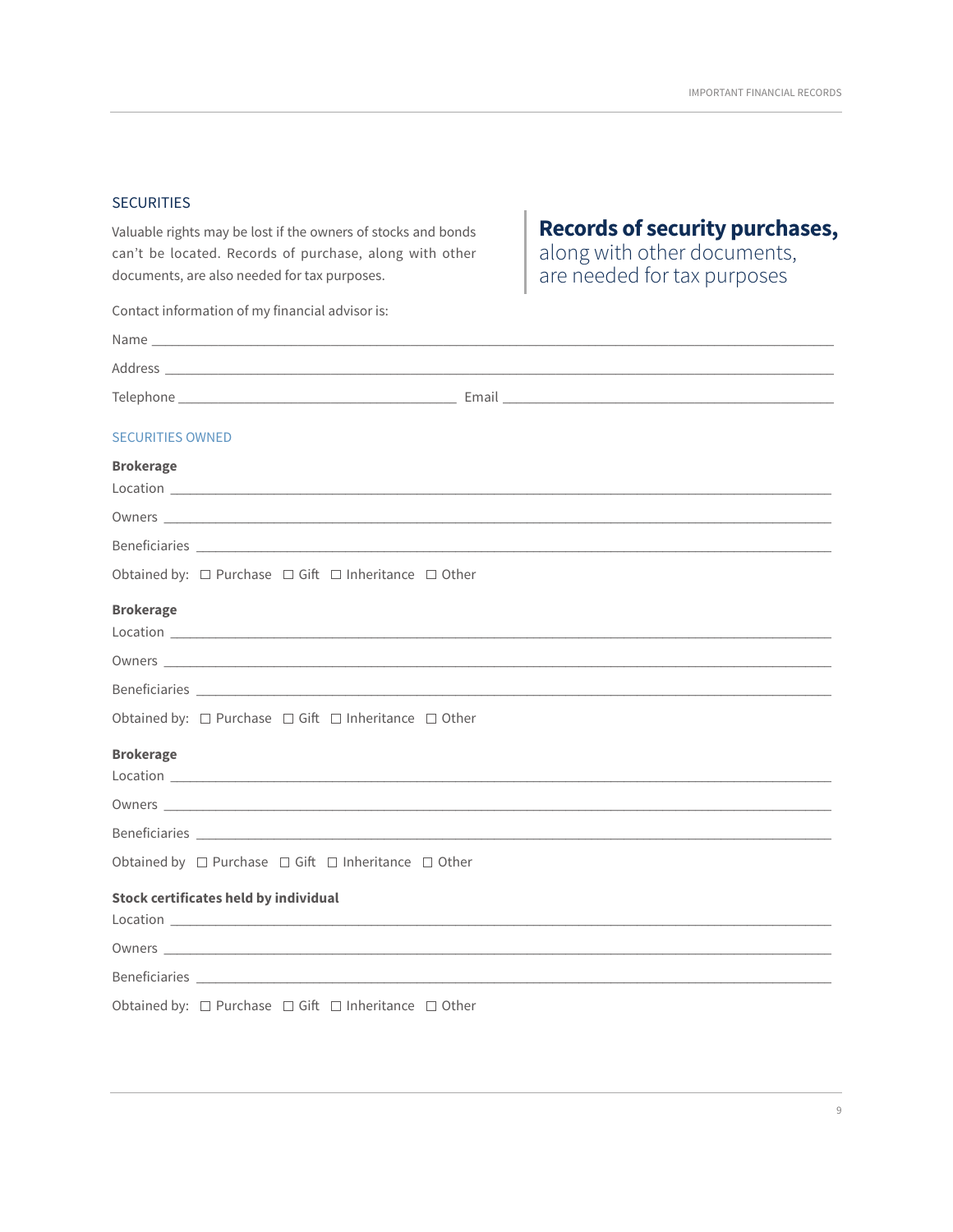| <b>Stock options</b>                                                                                                                                                                                                                 |
|--------------------------------------------------------------------------------------------------------------------------------------------------------------------------------------------------------------------------------------|
|                                                                                                                                                                                                                                      |
| Owners <b>contract the contract of the contract of the contract of the contract of the contract of the contract of the contract of the contract of the contract of the contract of the contract of the contract of the contract </b> |
|                                                                                                                                                                                                                                      |
| Obtained by: $\Box$ Purchase $\Box$ Gift $\Box$ Inheritance $\Box$ Other                                                                                                                                                             |
| <b>Bonds held by individual</b>                                                                                                                                                                                                      |
|                                                                                                                                                                                                                                      |
|                                                                                                                                                                                                                                      |
| Obtained by: $\Box$ Purchase $\Box$ Gift $\Box$ Inheritance $\Box$ Other                                                                                                                                                             |
| <b>U.S. savings bonds</b>                                                                                                                                                                                                            |
|                                                                                                                                                                                                                                      |
|                                                                                                                                                                                                                                      |
| Obtained by: $\Box$ Purchase $\Box$ Gift $\Box$ Inheritance $\Box$ Other                                                                                                                                                             |
|                                                                                                                                                                                                                                      |
|                                                                                                                                                                                                                                      |
|                                                                                                                                                                                                                                      |
|                                                                                                                                                                                                                                      |
|                                                                                                                                                                                                                                      |
|                                                                                                                                                                                                                                      |
| <u> 1989 - Johann Stoff, der stadt foar it ferste komme fan de ferste fan de ferste fan de ferste fan de ferste f</u>                                                                                                                |
|                                                                                                                                                                                                                                      |
| Some or all securities are pledged for loans $\Box$ Yes $\Box$ No                                                                                                                                                                    |
|                                                                                                                                                                                                                                      |
|                                                                                                                                                                                                                                      |
|                                                                                                                                                                                                                                      |
| They are with                                                                                                                                                                                                                        |
|                                                                                                                                                                                                                                      |
|                                                                                                                                                                                                                                      |
|                                                                                                                                                                                                                                      |

 $10\,$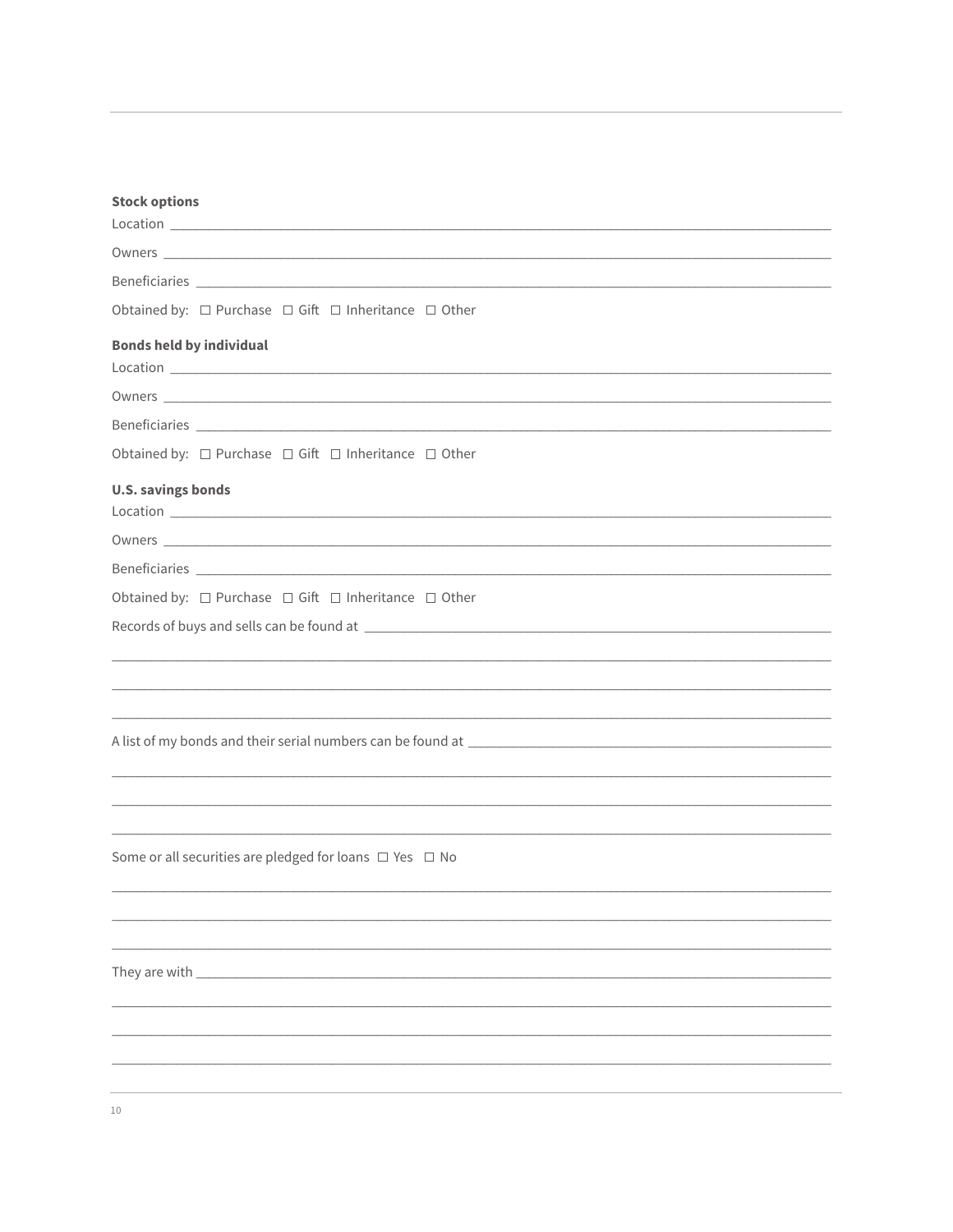#### PROFESSIONAL BENEFITS

| Information about the benefits supplied to you by your employer<br>can help your family take quick action, if necessary.<br>I am currently employed: □ Yes □ No<br>Contact information of my most recent employer is: | It's essential to keep access to your<br>personal financial records in a<br>centralized and secure location |
|-----------------------------------------------------------------------------------------------------------------------------------------------------------------------------------------------------------------------|-------------------------------------------------------------------------------------------------------------|
|                                                                                                                                                                                                                       |                                                                                                             |
|                                                                                                                                                                                                                       |                                                                                                             |
|                                                                                                                                                                                                                       |                                                                                                             |
|                                                                                                                                                                                                                       |                                                                                                             |
|                                                                                                                                                                                                                       |                                                                                                             |
| l own a business: □ Yes □ No                                                                                                                                                                                          |                                                                                                             |
| Name and address of my business is:                                                                                                                                                                                   |                                                                                                             |
|                                                                                                                                                                                                                       |                                                                                                             |
|                                                                                                                                                                                                                       |                                                                                                             |
|                                                                                                                                                                                                                       |                                                                                                             |
| Contact information for my successor is:                                                                                                                                                                              |                                                                                                             |
|                                                                                                                                                                                                                       |                                                                                                             |
|                                                                                                                                                                                                                       |                                                                                                             |
|                                                                                                                                                                                                                       |                                                                                                             |
|                                                                                                                                                                                                                       |                                                                                                             |
|                                                                                                                                                                                                                       |                                                                                                             |
| My business buy-sell agreements can be found at                                                                                                                                                                       |                                                                                                             |
| My business valuation documents can be found at _________________________________                                                                                                                                     |                                                                                                             |
|                                                                                                                                                                                                                       |                                                                                                             |
|                                                                                                                                                                                                                       |                                                                                                             |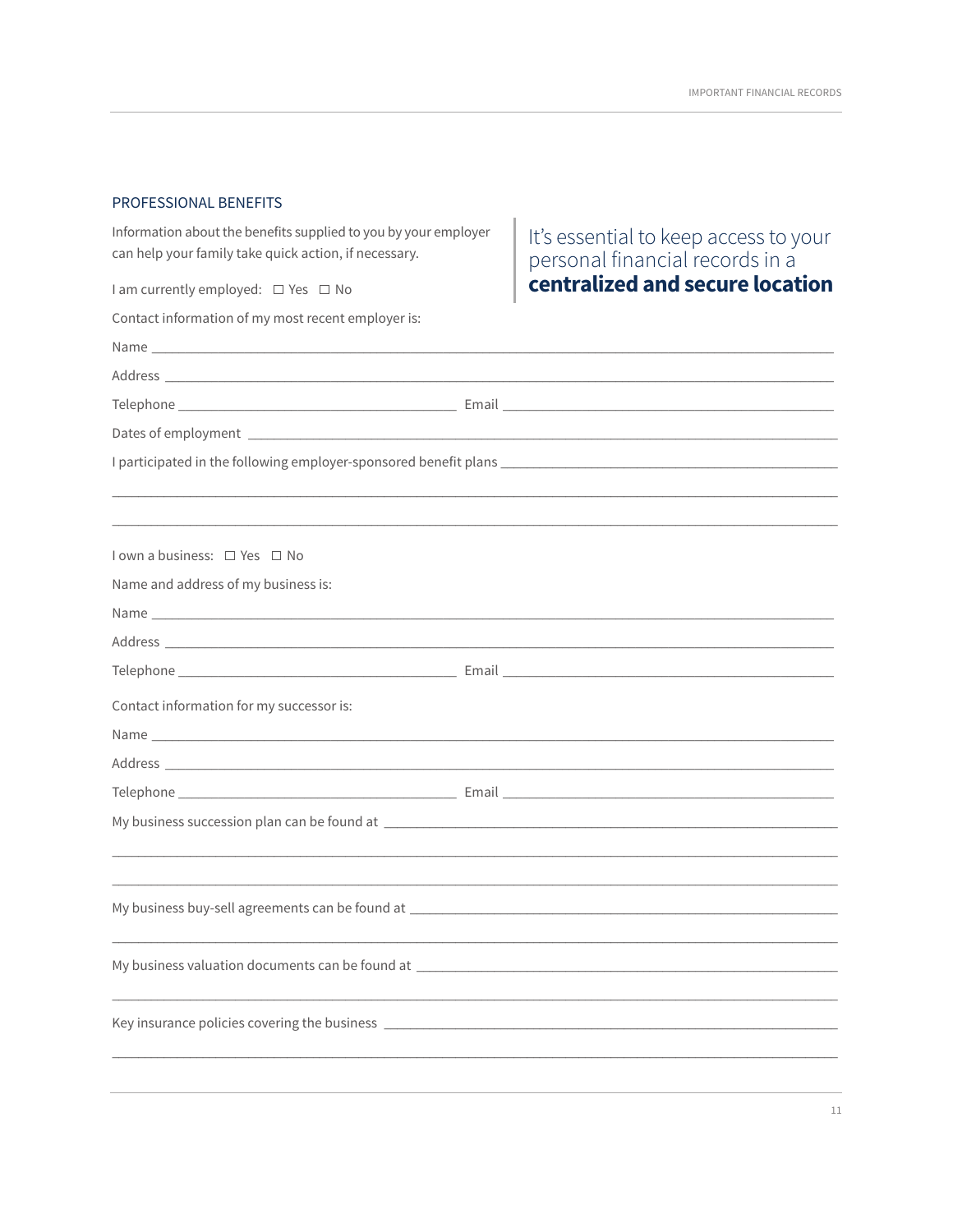#### **BUSINESS ACCOUNTS**

| <b>TYPE OF ACCOUNT</b>                      |                                                                                                                                                                                                                                      |
|---------------------------------------------|--------------------------------------------------------------------------------------------------------------------------------------------------------------------------------------------------------------------------------------|
|                                             |                                                                                                                                                                                                                                      |
|                                             |                                                                                                                                                                                                                                      |
|                                             |                                                                                                                                                                                                                                      |
|                                             |                                                                                                                                                                                                                                      |
|                                             |                                                                                                                                                                                                                                      |
|                                             |                                                                                                                                                                                                                                      |
|                                             |                                                                                                                                                                                                                                      |
|                                             | Savings - Approximate value                                                                                                                                                                                                          |
|                                             |                                                                                                                                                                                                                                      |
|                                             |                                                                                                                                                                                                                                      |
|                                             |                                                                                                                                                                                                                                      |
|                                             |                                                                                                                                                                                                                                      |
|                                             |                                                                                                                                                                                                                                      |
|                                             | Owner(s) <u>examples and the contract of the contract of the contract of the contract of the contract of the contract of the contract of the contract of the contract of the contract of the contract of the contract of the con</u> |
|                                             |                                                                                                                                                                                                                                      |
|                                             |                                                                                                                                                                                                                                      |
|                                             |                                                                                                                                                                                                                                      |
|                                             |                                                                                                                                                                                                                                      |
|                                             |                                                                                                                                                                                                                                      |
|                                             | Other contracts and contracts are all the contracts of the contracts of the contracts of the contracts of the contracts of the contracts of the contracts of the contracts of the contracts of the contracts of the contracts        |
|                                             |                                                                                                                                                                                                                                      |
|                                             |                                                                                                                                                                                                                                      |
|                                             |                                                                                                                                                                                                                                      |
|                                             | ,我们也不会有什么。""我们的人,我们也不会有什么?""我们的人,我们也不会有什么?""我们的人,我们也不会有什么?""我们的人,我们也不会有什么?""我们的人                                                                                                                                                     |
| The following can sign checks on my behalf: |                                                                                                                                                                                                                                      |
|                                             |                                                                                                                                                                                                                                      |
|                                             |                                                                                                                                                                                                                                      |
|                                             |                                                                                                                                                                                                                                      |
|                                             |                                                                                                                                                                                                                                      |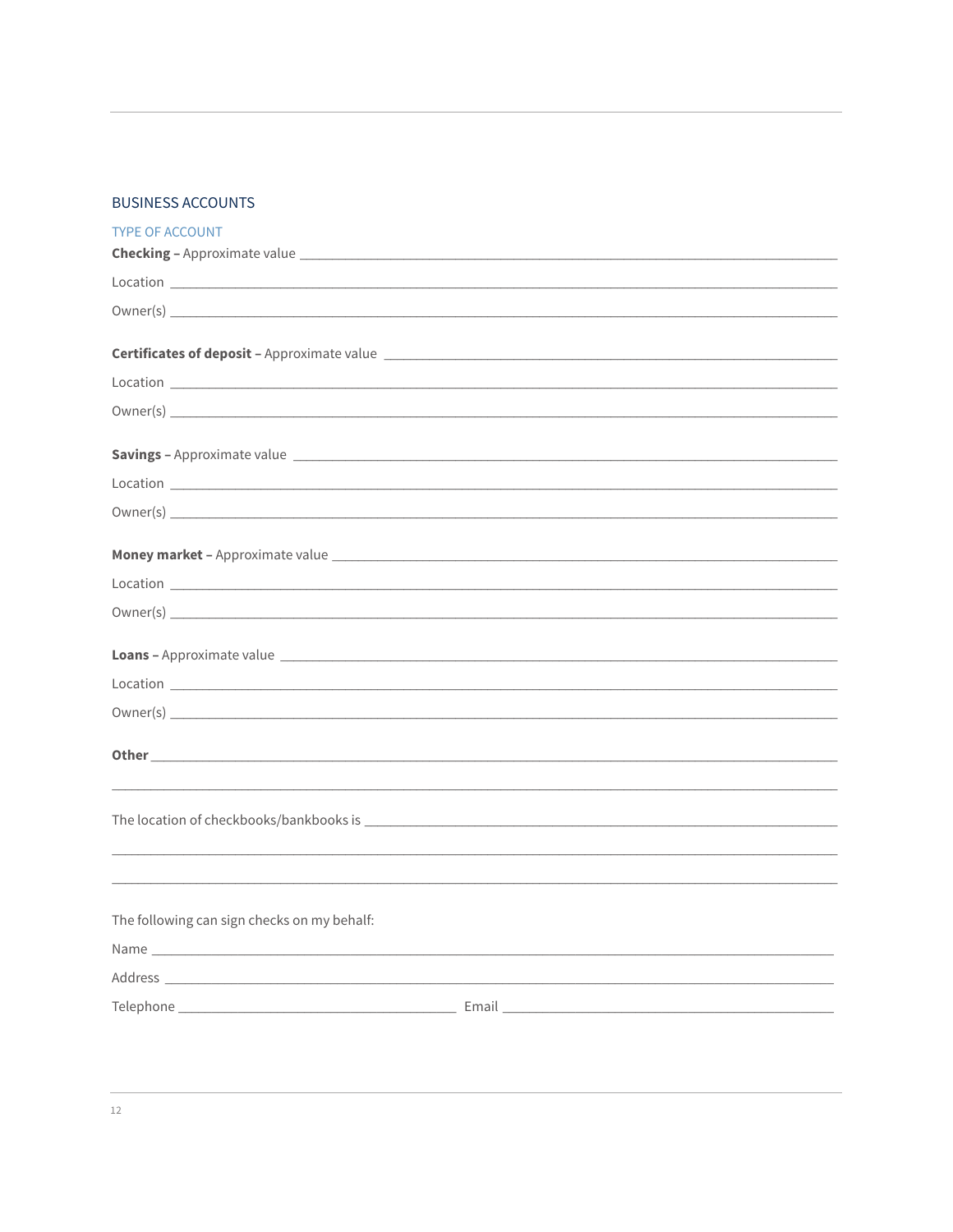#### **RETIREMENT PLANS**

Those important to you should know where to find information about your personal retirement plans, employee pension or profit-sharing plans and annuities, if necessary.

My retirement plans include:

# Those important to you should know<br>where to find information about<br>your personal retirement plans

| <b>TYPE OF ACCOUNT</b>                                                                                                                                                                                                         |
|--------------------------------------------------------------------------------------------------------------------------------------------------------------------------------------------------------------------------------|
| 401(k)s                                                                                                                                                                                                                        |
|                                                                                                                                                                                                                                |
| Beneficiaries experiences and the set of the set of the set of the set of the set of the set of the set of the                                                                                                                 |
|                                                                                                                                                                                                                                |
| 403(b)                                                                                                                                                                                                                         |
|                                                                                                                                                                                                                                |
|                                                                                                                                                                                                                                |
|                                                                                                                                                                                                                                |
| <b>Annuities</b>                                                                                                                                                                                                               |
|                                                                                                                                                                                                                                |
|                                                                                                                                                                                                                                |
|                                                                                                                                                                                                                                |
| <b>Deferred compensation</b>                                                                                                                                                                                                   |
|                                                                                                                                                                                                                                |
|                                                                                                                                                                                                                                |
| Approximate value experience and a series of the series of the series of the series of the series of the series of the series of the series of the series of the series of the series of the series of the series of the serie |
| <b>Keoghs</b>                                                                                                                                                                                                                  |
|                                                                                                                                                                                                                                |
| Beneficiaries experiences and the set of the set of the set of the set of the set of the set of the set of the                                                                                                                 |
| Approximate value                                                                                                                                                                                                              |
| <b>Pensions</b>                                                                                                                                                                                                                |
|                                                                                                                                                                                                                                |
|                                                                                                                                                                                                                                |
|                                                                                                                                                                                                                                |
|                                                                                                                                                                                                                                |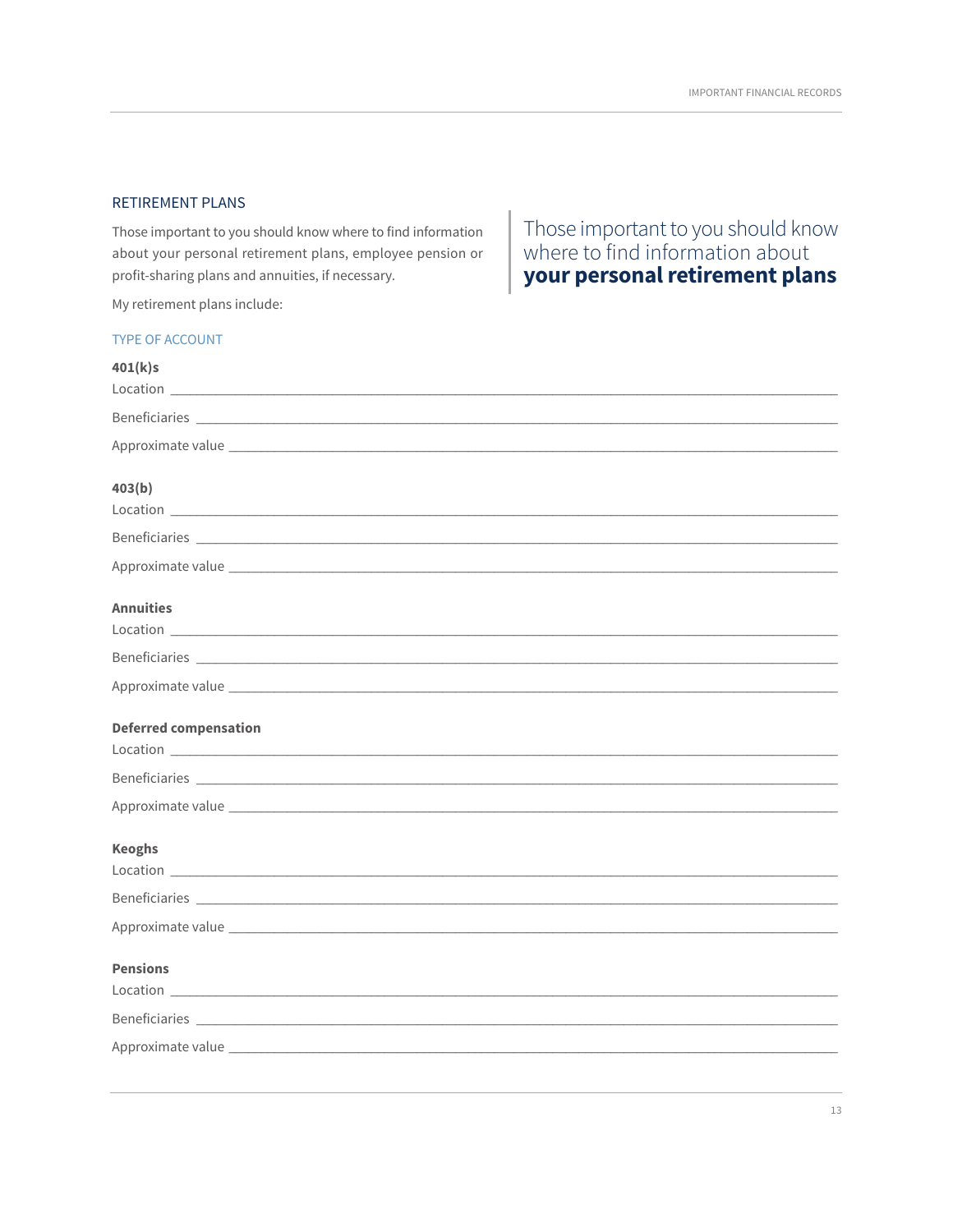#### **Profit-sharing**

| $\begin{picture}(150,10) \put(0,0){\vector(1,0){100}} \put(15,0){\vector(1,0){100}} \put(15,0){\vector(1,0){100}} \put(15,0){\vector(1,0){100}} \put(15,0){\vector(1,0){100}} \put(15,0){\vector(1,0){100}} \put(15,0){\vector(1,0){100}} \put(15,0){\vector(1,0){100}} \put(15,0){\vector(1,0){100}} \put(15,0){\vector(1,0){100}} \put(15,0){\vector(1,0){100}}$ | This document, when kept                                                                        |
|--------------------------------------------------------------------------------------------------------------------------------------------------------------------------------------------------------------------------------------------------------------------------------------------------------------------------------------------------------------------|-------------------------------------------------------------------------------------------------|
|                                                                                                                                                                                                                                                                                                                                                                    | safe and regularly updated,<br>provides your loved ones with a<br>roadmap to follow when you're |
|                                                                                                                                                                                                                                                                                                                                                                    | no longer there to guide them                                                                   |
| <b>Roth IRAs</b>                                                                                                                                                                                                                                                                                                                                                   |                                                                                                 |
|                                                                                                                                                                                                                                                                                                                                                                    |                                                                                                 |
|                                                                                                                                                                                                                                                                                                                                                                    |                                                                                                 |
|                                                                                                                                                                                                                                                                                                                                                                    |                                                                                                 |
| <b>Traditional IRAs</b>                                                                                                                                                                                                                                                                                                                                            |                                                                                                 |
| Location <b>Executive Contract Contract Contract Contract Contract Contract Contract Contract Contract Contract Contract Contract Contract Contract Contract Contract Contract Contract Contract Contract Contract Contract Cont</b>                                                                                                                               |                                                                                                 |
|                                                                                                                                                                                                                                                                                                                                                                    |                                                                                                 |
|                                                                                                                                                                                                                                                                                                                                                                    |                                                                                                 |
| <b>SOCIAL SECURITY</b>                                                                                                                                                                                                                                                                                                                                             |                                                                                                 |
| I'm covered by Social Security: □ Yes □ No                                                                                                                                                                                                                                                                                                                         |                                                                                                 |
|                                                                                                                                                                                                                                                                                                                                                                    |                                                                                                 |
|                                                                                                                                                                                                                                                                                                                                                                    |                                                                                                 |
|                                                                                                                                                                                                                                                                                                                                                                    |                                                                                                 |
|                                                                                                                                                                                                                                                                                                                                                                    |                                                                                                 |
| I'm eligible for survivors benefits: □ Yes □ No                                                                                                                                                                                                                                                                                                                    |                                                                                                 |

#### **TAX RETURNS**

Copies of tax returns are often required to prepare returns for estate settlement.

| Contact information for my accountant is:                                                                                                                                                                                     |                                                                                                                                                                                                                                      |
|-------------------------------------------------------------------------------------------------------------------------------------------------------------------------------------------------------------------------------|--------------------------------------------------------------------------------------------------------------------------------------------------------------------------------------------------------------------------------------|
|                                                                                                                                                                                                                               |                                                                                                                                                                                                                                      |
|                                                                                                                                                                                                                               |                                                                                                                                                                                                                                      |
| Telephone and the contract of the contract of the contract of the contract of the contract of the contract of the contract of the contract of the contract of the contract of the contract of the contract of the contract of | Email <b>Executive Contract Contract Contract Contract Contract Contract Contract Contract Contract Contract Contract Contract Contract Contract Contract Contract Contract Contract Contract Contract Contract Contract Contrac</b> |
|                                                                                                                                                                                                                               |                                                                                                                                                                                                                                      |

 $14^{\circ}$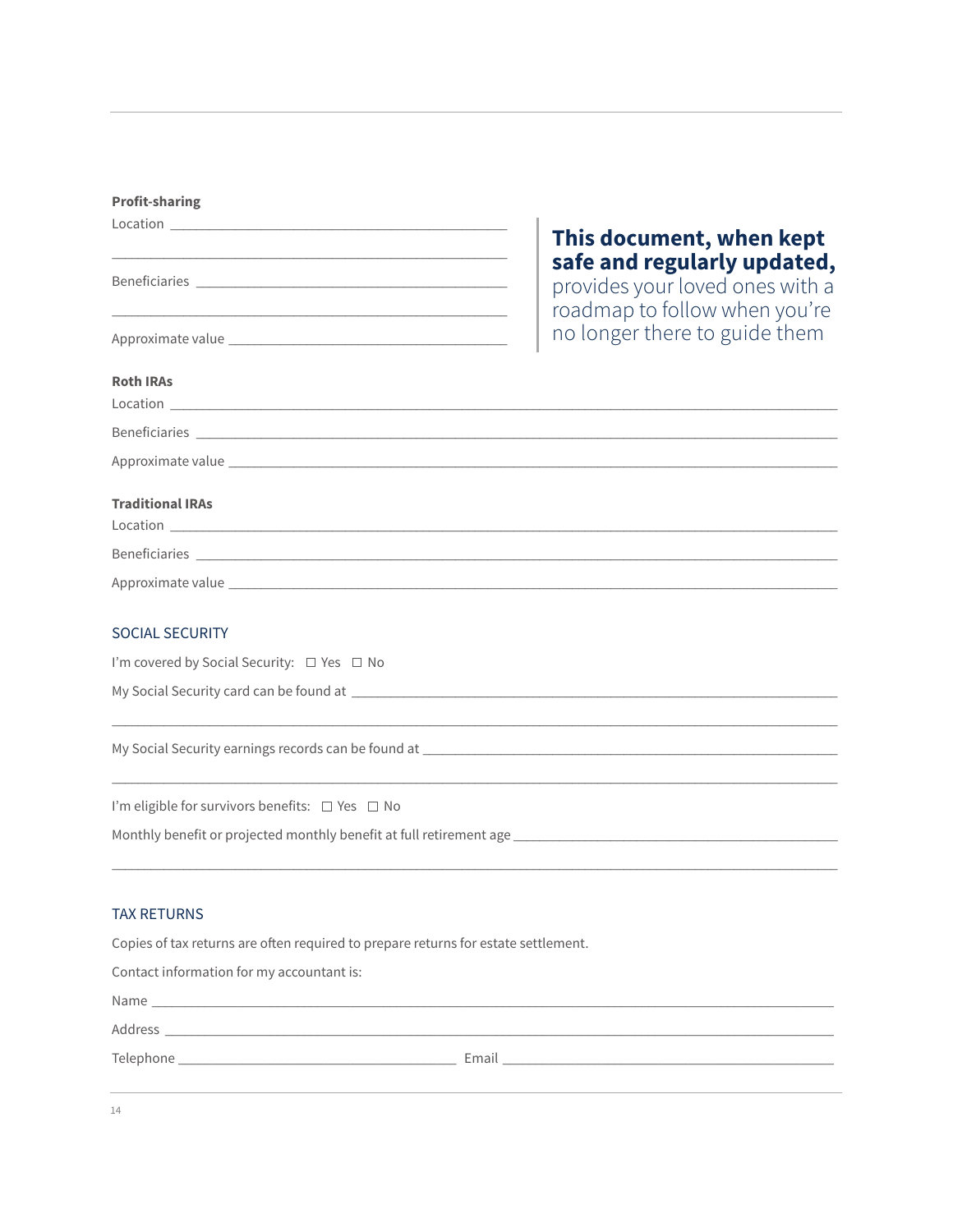My tax returns can be found at \_\_\_\_\_\_\_\_\_\_\_\_\_\_\_\_\_\_\_\_\_\_\_\_\_\_\_\_\_\_\_\_\_\_\_\_\_\_\_\_\_\_\_\_\_\_\_\_\_\_\_\_\_\_\_\_\_\_\_\_\_\_\_\_\_\_\_\_\_\_\_\_\_\_\_\_\_\_\_\_\_\_\_

Supporting documentation is attached to the returns:  $\Box$  Yes  $\Box$  No

My withholding tax forms and receipts received from my employer can be found at \_\_\_\_\_\_\_\_\_\_\_\_\_\_\_\_\_\_\_\_\_\_\_\_\_\_\_\_\_\_

#### PERSONAL PAPERS

This information is crucial for insurance purposes, Social Security, pensions and other circumstances that require legal proof of age, relationship or place of birth.

\_\_\_\_\_\_\_\_\_\_\_\_\_\_\_\_\_\_\_\_\_\_\_\_\_\_\_\_\_\_\_\_\_\_\_\_\_\_\_\_\_\_\_\_\_\_\_\_\_\_\_\_\_\_\_\_\_\_\_\_\_\_\_\_\_\_\_\_\_\_\_\_\_\_\_\_\_\_\_\_\_\_\_\_\_\_\_\_\_\_\_\_\_\_\_\_\_\_\_\_\_\_\_\_\_\_\_\_\_\_\_\_

\_\_\_\_\_\_\_\_\_\_\_\_\_\_\_\_\_\_\_\_\_\_\_\_\_\_\_\_\_\_\_\_\_\_\_\_\_\_\_\_\_\_\_\_\_\_\_\_\_\_\_\_\_\_\_\_\_\_\_\_\_\_\_\_\_\_\_\_\_\_\_\_\_\_\_\_\_\_\_\_\_\_\_\_\_\_\_\_\_\_\_\_\_\_\_\_\_\_\_\_\_\_\_\_\_\_\_\_\_\_\_\_

#### BIRTH CERTIFICATES

I have a birth certificate:  $\Box$  Yes  $\Box$  No

My birth certificate can be found at \_\_\_\_\_\_\_\_\_\_\_\_\_\_\_\_\_\_\_\_\_\_\_\_\_\_\_\_\_\_\_\_\_\_\_\_\_\_\_\_\_\_\_\_\_\_\_\_\_\_\_\_\_\_\_\_\_\_\_\_\_\_\_\_\_\_\_\_\_\_\_\_\_\_\_\_\_\_\_

\_\_\_\_\_\_\_\_\_\_\_\_\_\_\_\_\_\_\_\_\_\_\_\_\_\_\_\_\_\_\_\_\_\_\_\_\_\_\_\_\_\_\_\_\_\_\_\_\_\_\_\_\_\_\_\_\_\_\_\_\_\_\_\_\_\_\_\_\_\_\_\_\_\_\_\_\_\_\_\_\_\_\_\_\_\_\_\_\_\_\_\_\_\_\_\_\_\_\_\_\_\_\_\_\_\_\_\_\_\_\_\_ I was born in \_\_\_\_\_\_\_\_\_\_\_\_\_\_\_\_\_\_\_\_\_\_\_\_\_\_\_\_\_\_\_\_\_\_\_\_\_\_\_\_\_\_\_\_\_\_\_\_\_\_\_\_\_\_\_\_\_\_\_\_\_\_\_\_\_\_\_\_\_\_\_\_\_\_\_\_\_\_\_\_\_\_\_\_\_\_\_\_\_\_\_\_\_\_\_\_\_\_\_

\_\_\_\_\_\_\_\_\_\_\_\_\_\_\_\_\_\_\_\_\_\_\_\_\_\_\_\_\_\_\_\_\_\_\_\_\_\_\_\_\_\_\_\_\_\_\_\_\_\_\_\_\_\_\_\_\_\_\_\_\_\_\_\_\_\_\_\_\_\_\_\_\_\_\_\_\_\_\_\_\_\_\_\_\_\_\_\_\_\_\_\_\_\_\_\_\_\_\_\_\_\_\_\_\_\_\_\_\_\_\_\_

Date \_\_\_\_\_\_\_\_\_\_\_\_\_\_\_\_\_\_\_\_\_\_\_\_\_\_\_\_\_\_\_\_\_\_\_\_\_\_\_\_\_\_\_\_\_\_\_\_\_\_\_\_\_\_\_\_\_\_\_\_\_\_\_\_\_\_\_\_\_\_\_\_\_\_\_\_\_\_\_\_\_\_\_\_\_\_\_\_\_\_\_\_\_\_\_\_\_\_\_\_\_\_\_\_\_\_\_

#### **Naturalization/citizenship papers**

I was born outside the United States:  $\Box$  Yes  $\Box$  No

My citizenship or naturalization papers can be found at \_\_\_\_\_\_\_\_\_\_\_\_\_\_\_\_\_\_\_\_\_\_\_\_\_\_\_\_\_\_\_\_\_\_\_\_\_\_\_\_\_\_\_\_\_\_\_\_\_\_\_\_\_\_\_\_\_\_\_\_

#### OFFICIAL RECORDS

| <b>MARRIAGE CERTIFICATE</b> |  |
|-----------------------------|--|
|                             |  |
|                             |  |
|                             |  |
| PRENUPTIAL AGREEMENT        |  |
|                             |  |
|                             |  |
|                             |  |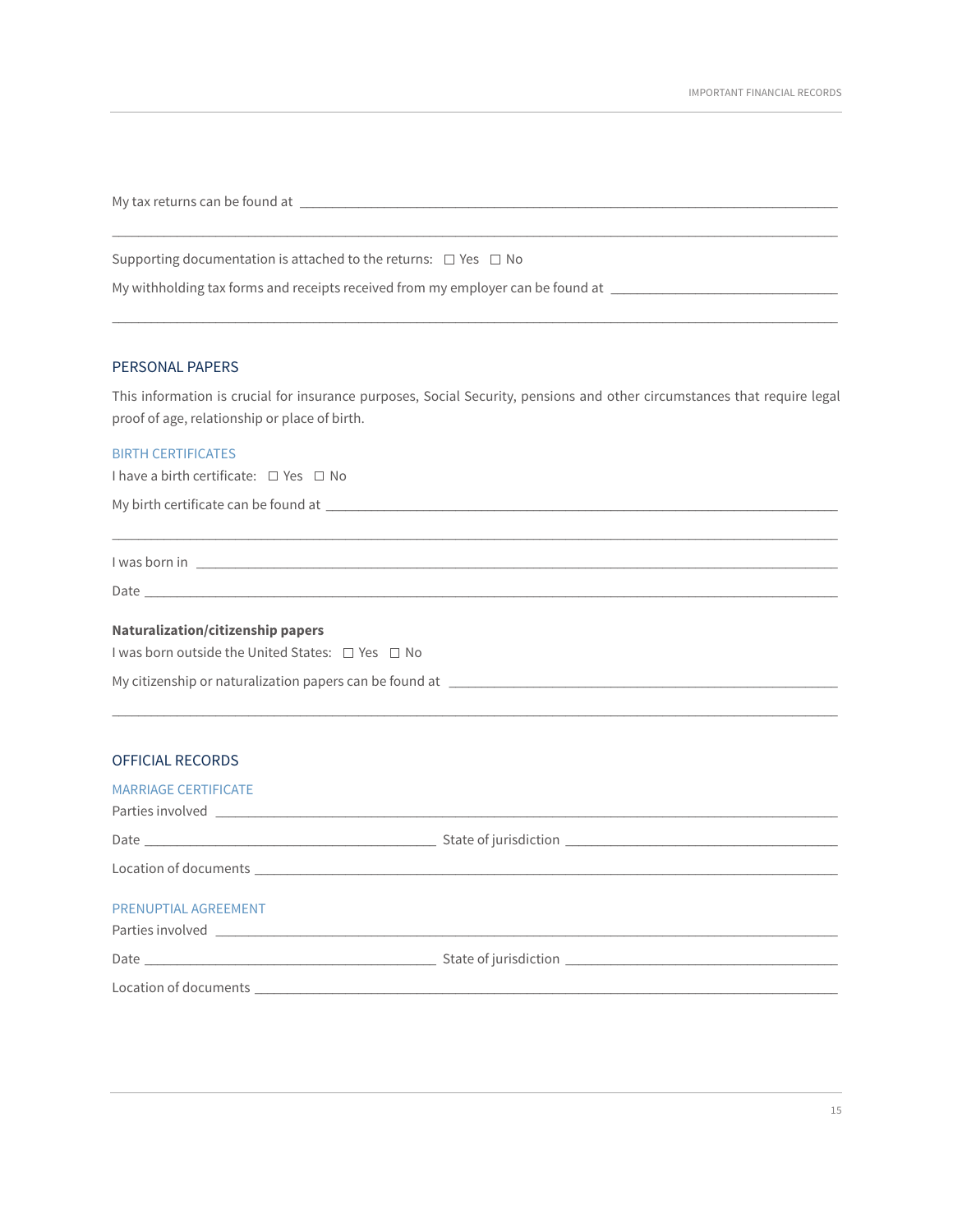#### **DIVORCE OR SEPARATION PAPERS**

| <b>CUSTODY AGREEMENTS</b> |  |
|---------------------------|--|
|                           |  |
|                           |  |
| <b>MILITARY RECORDS</b>   |  |
|                           |  |
|                           |  |
| PASSPORTS/VISAS           |  |
|                           |  |
|                           |  |

#### **RESIDENCES**

Records are useful if a property you own is to be sold, mortgaged or leased. They also help facilitate inheritance of the property and assist with tax-return preparation.

# **Owning multiple properties** makes planning more complex and accurate recordkeeping

even more imperative

Address of my primary residence is:

I own this property: □ Yes □ No

Property owners' names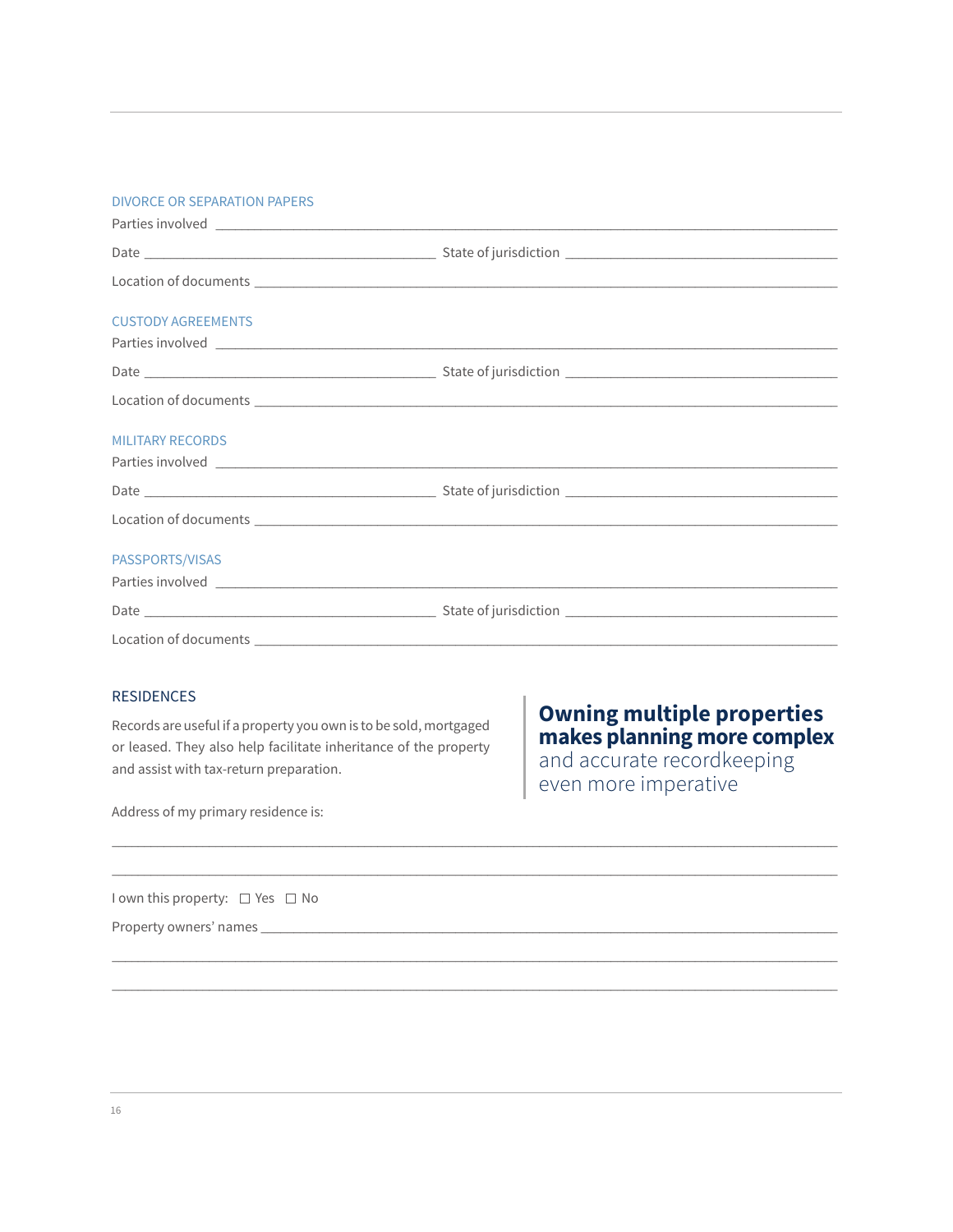#### **KEY DOCUMENTS**

It's important to keep information about your property in an accessible, yet secure, place.

| <b>Building costs</b>                                                                                                                                                                                                                |  |
|--------------------------------------------------------------------------------------------------------------------------------------------------------------------------------------------------------------------------------------|--|
|                                                                                                                                                                                                                                      |  |
| <b>Closing statement</b>                                                                                                                                                                                                             |  |
|                                                                                                                                                                                                                                      |  |
| <b>Home deed</b>                                                                                                                                                                                                                     |  |
|                                                                                                                                                                                                                                      |  |
| <b>Leases</b>                                                                                                                                                                                                                        |  |
|                                                                                                                                                                                                                                      |  |
| <b>Mortgage documents</b>                                                                                                                                                                                                            |  |
|                                                                                                                                                                                                                                      |  |
| Mortgage insurance                                                                                                                                                                                                                   |  |
|                                                                                                                                                                                                                                      |  |
| <b>Surveys</b>                                                                                                                                                                                                                       |  |
|                                                                                                                                                                                                                                      |  |
| Tax receipts                                                                                                                                                                                                                         |  |
|                                                                                                                                                                                                                                      |  |
| <b>Title abstract</b>                                                                                                                                                                                                                |  |
| Location <b>Executive Contract Contract Contract Contract Contract Contract Contract Contract Contract Contract Contract Contract Contract Contract Contract Contract Contract Contract Contract Contract Contract Contract Cont</b> |  |
| <b>Title insurance</b>                                                                                                                                                                                                               |  |
|                                                                                                                                                                                                                                      |  |
| My mortgage is held by:                                                                                                                                                                                                              |  |
|                                                                                                                                                                                                                                      |  |
|                                                                                                                                                                                                                                      |  |
|                                                                                                                                                                                                                                      |  |
| If property is leased, the name, address and contact information for my landlord is:                                                                                                                                                 |  |
| Name and the contract of the contract of the contract of the contract of the contract of the contract of the contract of the contract of the contract of the contract of the contract of the contract of the contract of the c       |  |
|                                                                                                                                                                                                                                      |  |
|                                                                                                                                                                                                                                      |  |
| I own additional property: □ Yes □ No                                                                                                                                                                                                |  |
|                                                                                                                                                                                                                                      |  |
|                                                                                                                                                                                                                                      |  |
|                                                                                                                                                                                                                                      |  |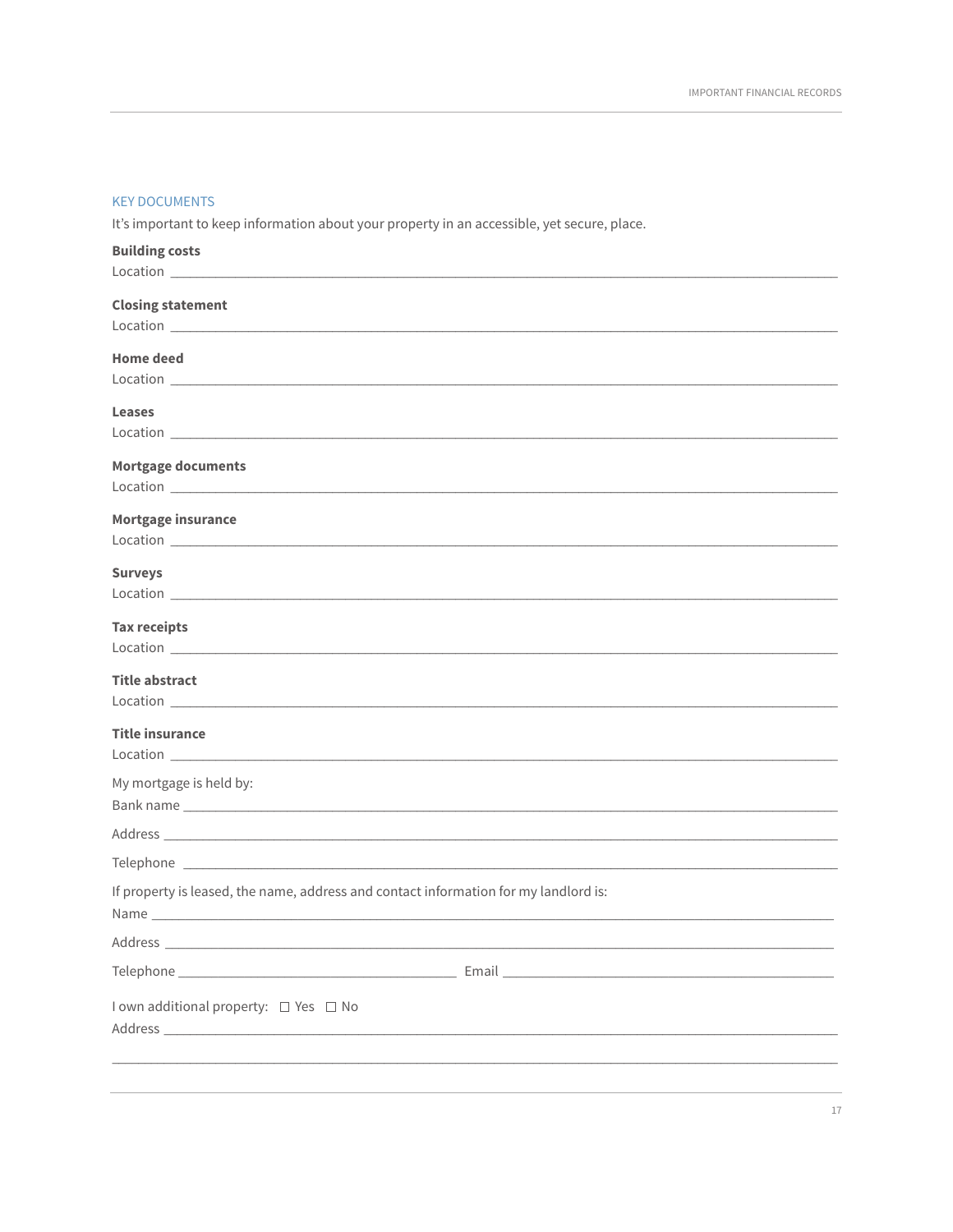#### **TANGIBLE PROPERTY**

A list of my household inventory and photographs can be found at

**Tangible property includes**<br>everything from household<br>items to your best china

A list of my jewelry, paintings, silver, china and other valuables can be found at

| The items are insured: $\Box$ Yes $\Box$ No                                 |  |
|-----------------------------------------------------------------------------|--|
| Contact information for my insurance company is:                            |  |
|                                                                             |  |
|                                                                             |  |
|                                                                             |  |
|                                                                             |  |
| <b>INCOME-PRODUCING PROPERTIES</b><br>Residential or commercial properties: |  |
|                                                                             |  |
|                                                                             |  |
|                                                                             |  |
|                                                                             |  |
|                                                                             |  |
|                                                                             |  |
|                                                                             |  |
|                                                                             |  |
|                                                                             |  |
| Closely held business ventures:                                             |  |
|                                                                             |  |
|                                                                             |  |
|                                                                             |  |
|                                                                             |  |
|                                                                             |  |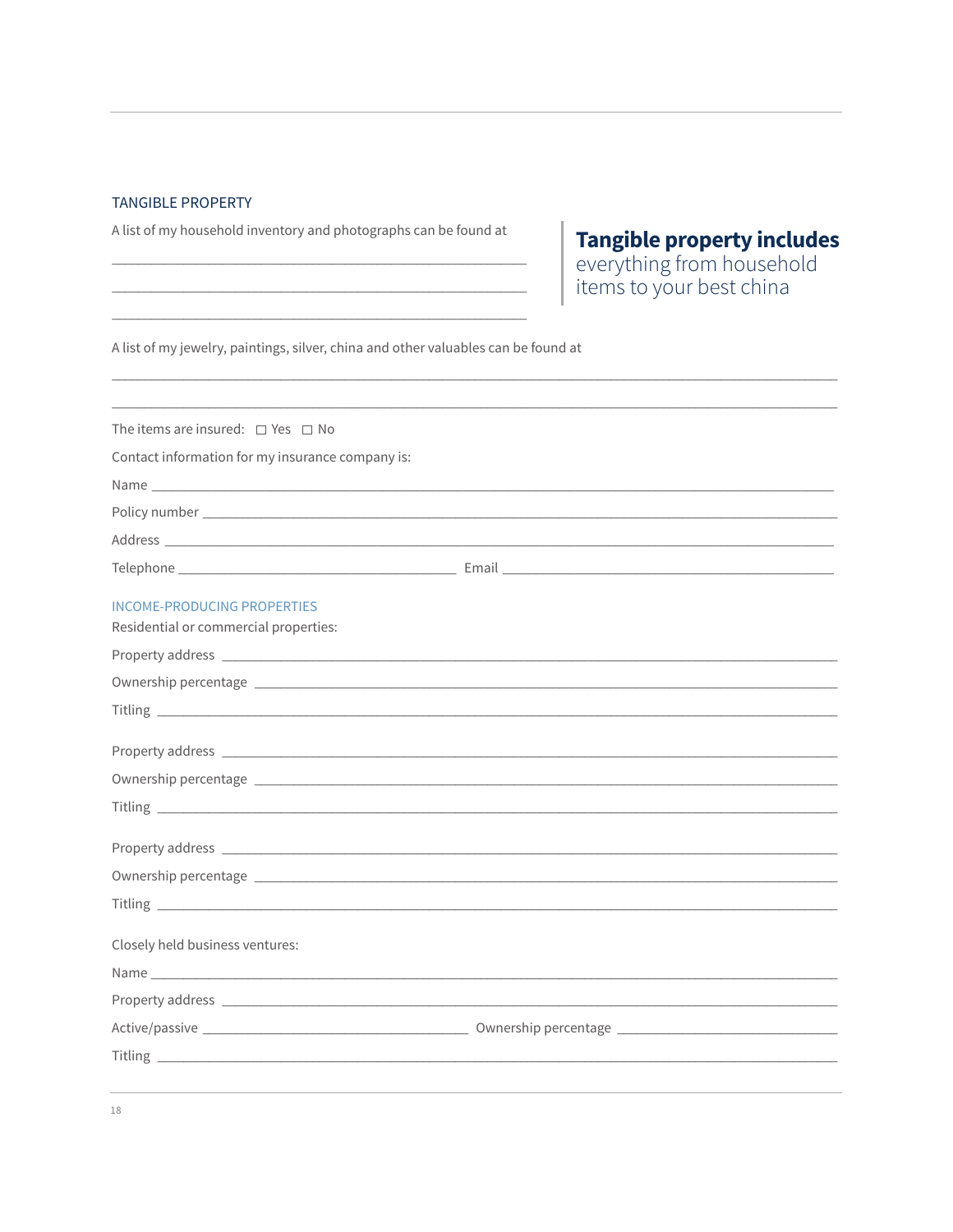#### CARS, BOATS AND OTHER VEHICLES

| Covered by insurance? □ Yes □ No                                                                                                                                                                                                     |
|--------------------------------------------------------------------------------------------------------------------------------------------------------------------------------------------------------------------------------------|
|                                                                                                                                                                                                                                      |
|                                                                                                                                                                                                                                      |
|                                                                                                                                                                                                                                      |
| Vehicle experience and the contract of the contract of the contract of the contract of the contract of the contract of the contract of the contract of the contract of the contract of the contract of the contract of the con       |
|                                                                                                                                                                                                                                      |
| Covered by insurance? □ Yes □ No                                                                                                                                                                                                     |
|                                                                                                                                                                                                                                      |
|                                                                                                                                                                                                                                      |
|                                                                                                                                                                                                                                      |
| Vehicle <b>Management of the Community of the Community of the Community of the Community</b>                                                                                                                                        |
|                                                                                                                                                                                                                                      |
| Covered by insurance? □ Yes □ No                                                                                                                                                                                                     |
|                                                                                                                                                                                                                                      |
| Insurance company experience of the contract of the contract of the contract of the contract of the contract of the contract of the contract of the contract of the contract of the contract of the contract of the contract o       |
|                                                                                                                                                                                                                                      |
| Vehicle experience and the contract of the contract of the contract of the contract of the contract of the contract of the contract of the contract of the contract of the contract of the contract of the contract of the con       |
| Location of title <u>experience and the set of the set of the set of the set of the set of the set of the set of the set of the set of the set of the set of the set of the set of the set of the set of the set of the set of t</u> |
| Covered by insurance? □ Yes □ No                                                                                                                                                                                                     |
|                                                                                                                                                                                                                                      |
|                                                                                                                                                                                                                                      |
|                                                                                                                                                                                                                                      |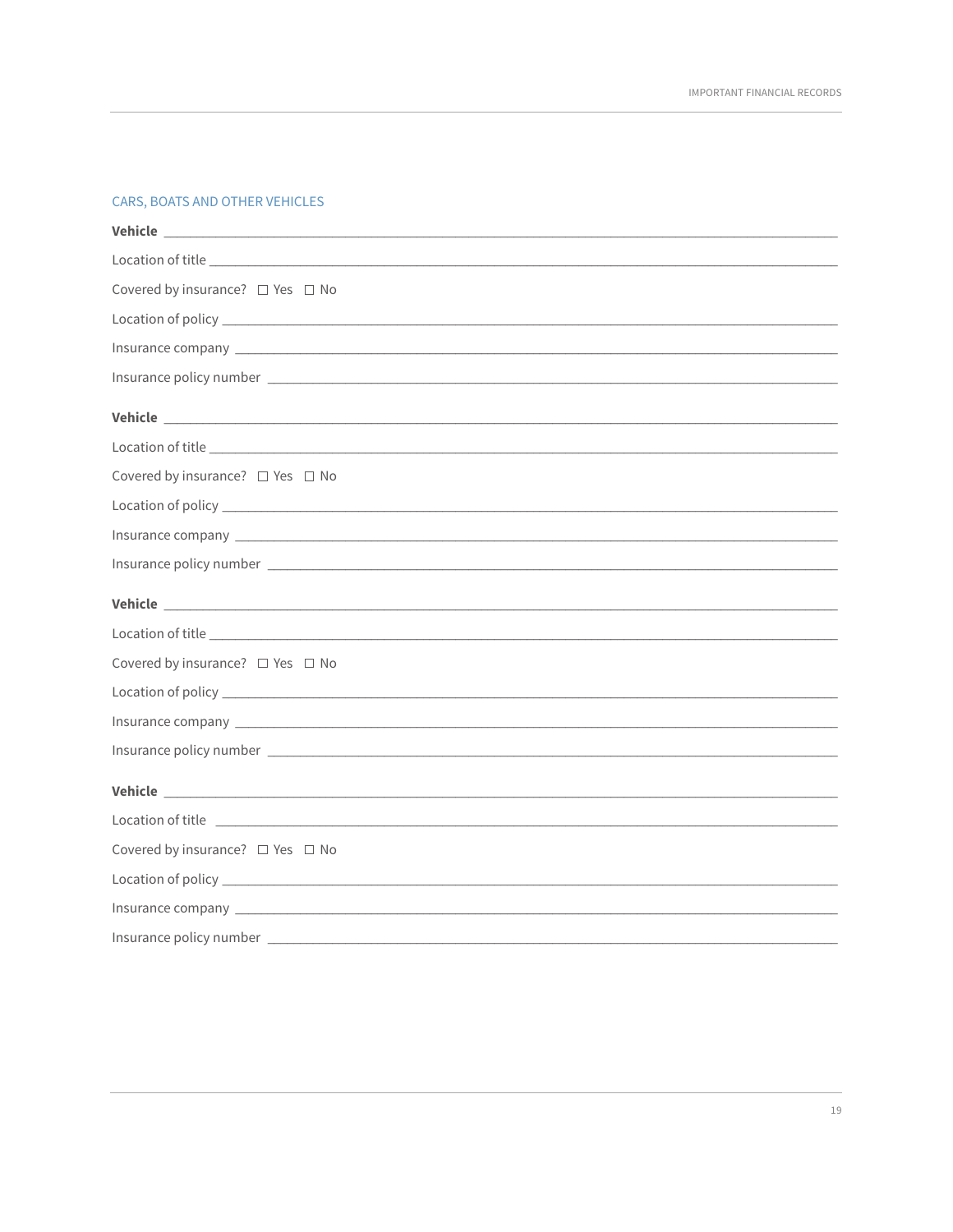#### SAFE DEPOSIT BOX

I have a safe deposit box: □ Yes □ No

| The following people have access: |  |
|-----------------------------------|--|
|                                   |  |
|                                   |  |
|                                   |  |
|                                   |  |
|                                   |  |
|                                   |  |

#### **FINAL ARRANGEMENTS**

This information ensures your trusted heirs will be able to carry out your wishes in the way you intended.

| <b>TETTERS OF INSTRUCTION</b>                |
|----------------------------------------------|
|                                              |
|                                              |
| <b>ETHICAL WILL</b>                          |
|                                              |
|                                              |
|                                              |
| ORGAN OR BODY DONOR CERTIFICATION            |
|                                              |
|                                              |
| <b>FUNERAL INSTRUCTIONS</b>                  |
|                                              |
|                                              |
|                                              |
| <b>BURIAL INSTRUCTIONS</b>                   |
|                                              |
|                                              |
| DEED FOR CEMETERY PLOT/MAUSOLEUM/COLUMBARIUM |
|                                              |
|                                              |
| PREPLANNED FUNERAL ARRANGEMENTS              |
|                                              |
|                                              |
|                                              |
| <b>DEATH CERTIFICATES OF FAMILY MEMBERS</b>  |
|                                              |
|                                              |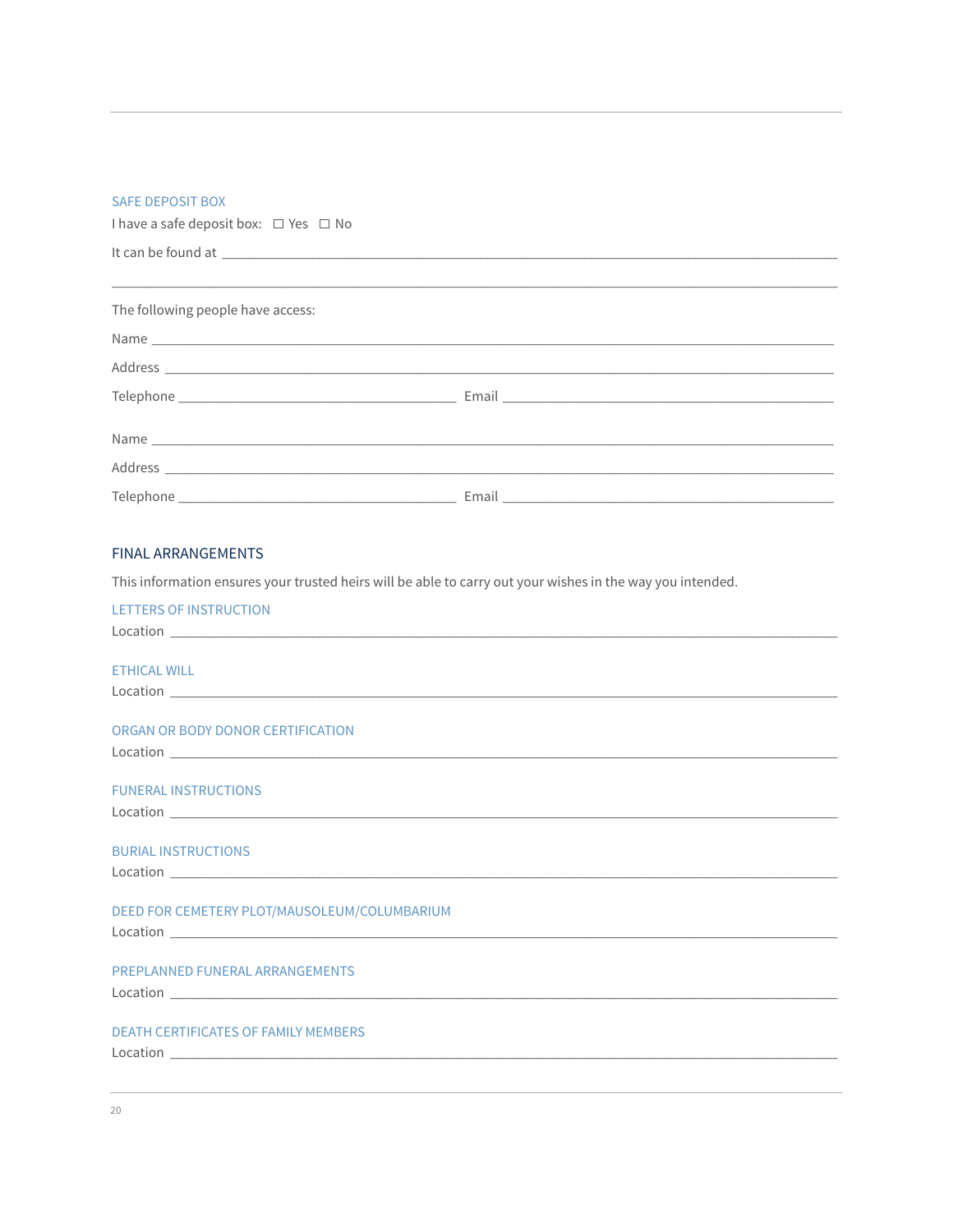#### NOTIFICATION INFORMATION

List of people and organizations to notify can be located at \_\_\_\_\_\_\_\_\_

#### **ELECTRONIC PROPERTY**

Important information is often stored exclusively online. Providing your user IDs and passwords for pertinent websites enables your trusted heirs to readily access your various online accounts, if necessary.

The list of my critical user IDs and passwords can be found at

# **Provide login information**

for more than just your financial accounts. Your survivors will also need to access your social networking sites, among others.

#### **OTHER**

The sections presented in this organizer are general in nature. Your situation may differ, so be sure to include other important information - such as notes about endowments and philanthropic pledges - in this section. Remember that your loved ones may use this as a guide when you're no longer able to be there, so be sure to include all relevant information.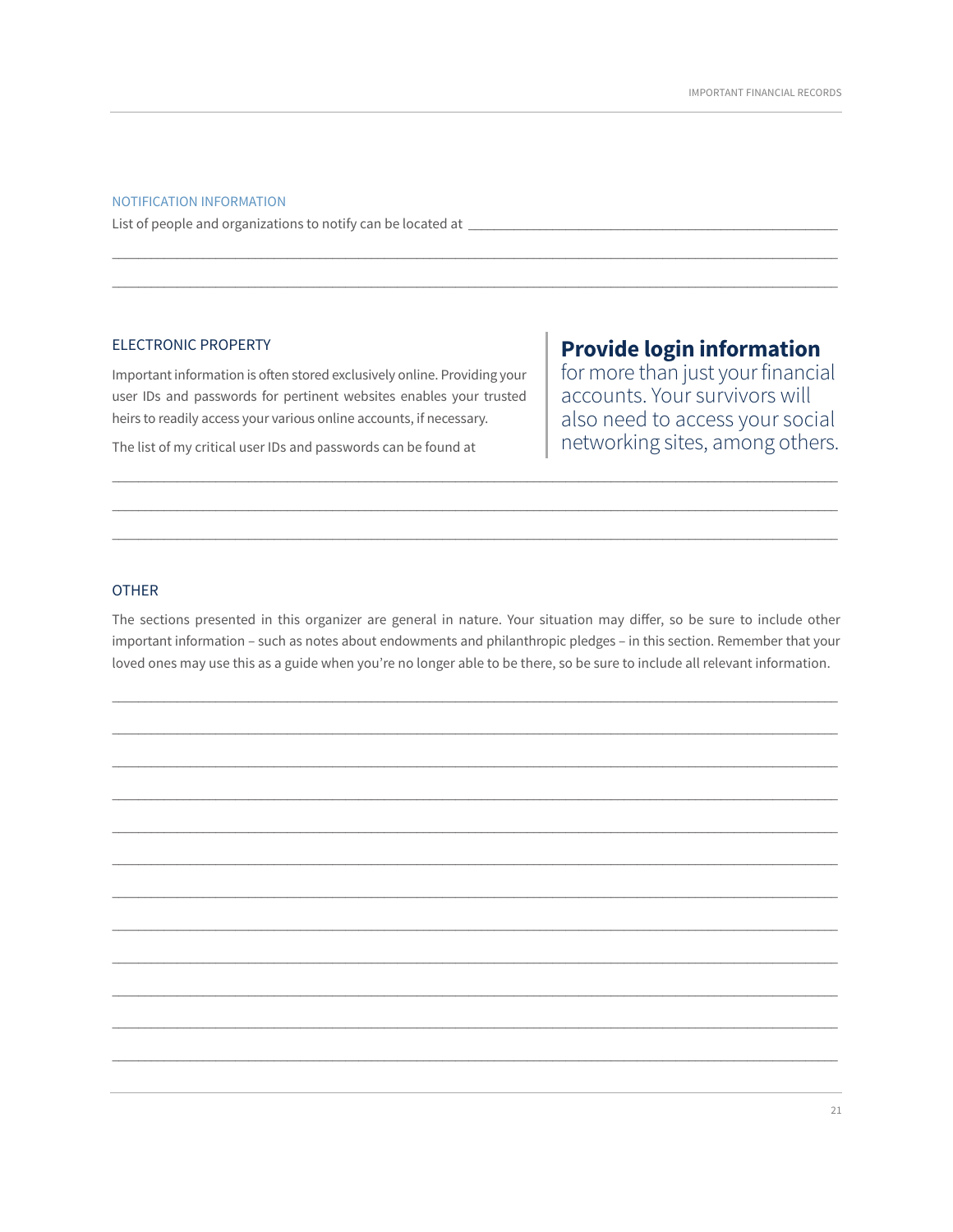Your loved ones may use this as a guide when you're no longer able to be there, so be sure to include all relevant information

# Preparing for the future

To craft a truly comprehensive estate plan, it's essential to keep access to your personal financial records in a centralized and secure location. This document, when kept safe and regularly updated, provides your loved ones with a roadmap to follow when you're no longer there to guide them. By sharing this information, you help to ensure the legacy you've worked so hard to achieve can be maintained by those you care most about. Coordinate with your financial advisor and other planning professionals to fill in any gaps and to address questions that may have been raised during this process. Then, let your loved ones know how they can access this crucial information when the time comes.